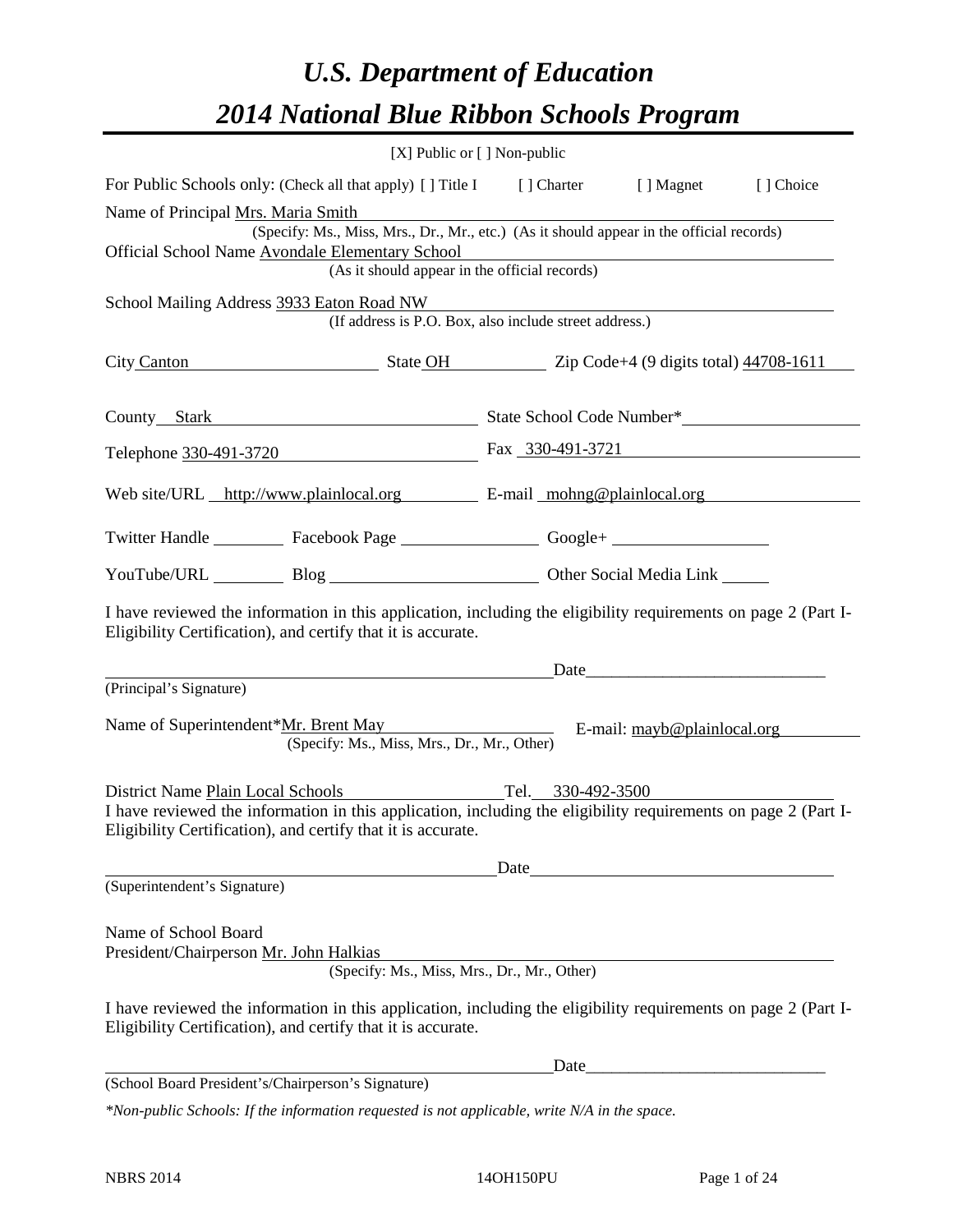#### **Include this page in the school's application as page 2.**

The signatures on the first page of this application (cover page) certify that each of the statements below concerning the school's eligibility and compliance with U.S. Department of Education, Office for Civil Rights (OCR) requirements is true and correct.

- 1. The school configuration includes one or more of grades K-12. (Schools on the same campus with one principal, even a K-12 school, must apply as an entire school.)
- 2. The school has made its Annual Measurable Objectives (AMOs) or Adequate Yearly Progress (AYP) each year for the past two years and has not been identified by the state as "persistently dangerous" within the last two years.
- 3. To meet final eligibility, a public school must meet the state's AMOs or AYP requirements in the 2013-2014 school year and be certified by the state representative. Any status appeals must be resolved at least two weeks before the awards ceremony for the school to receive the award.
- 4. If the school includes grades 7 or higher, the school must have foreign language as a part of its curriculum.
- 5. The school has been in existence for five full years, that is, from at least September 2008 and each tested grade must have been part of the school for the past three years.
- 6. The nominated school has not received the National Blue Ribbon Schools award in the past five years: 2009, 2010, 2011, 2012, or 2013.
- 7. The nominated school has no history of testing irregularities, nor have charges of irregularities been brought against the school at the time of nomination. The U.S. Department of Education reserves the right to disqualify a school's application and/or rescind a school's award if irregularities are later discovered and proven by the state.
- 8. The nominated school or district is not refusing Office of Civil Rights (OCR) access to information necessary to investigate a civil rights complaint or to conduct a district-wide compliance review.
- 9. The OCR has not issued a violation letter of findings to the school district concluding that the nominated school or the district as a whole has violated one or more of the civil rights statutes. A violation letter of findings will not be considered outstanding if OCR has accepted a corrective action plan from the district to remedy the violation.
- 10. The U.S. Department of Justice does not have a pending suit alleging that the nominated school or the school district as a whole has violated one or more of the civil rights statutes or the Constitution's equal protection clause.
- 11. There are no findings of violations of the Individuals with Disabilities Education Act in a U.S. Department of Education monitoring report that apply to the school or school district in question; or if there are such findings, the state or district has corrected, or agreed to correct, the findings.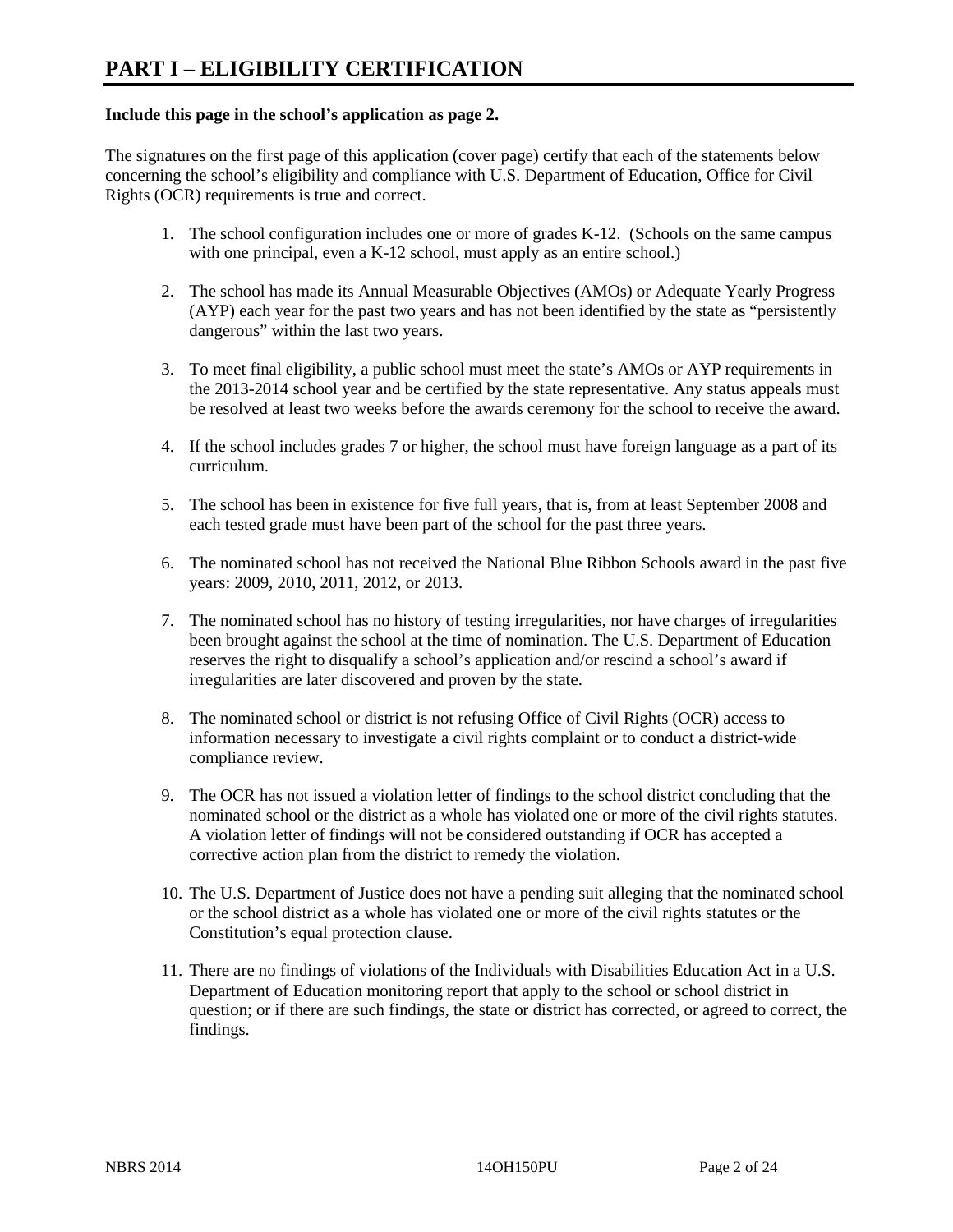### **PART II - DEMOGRAPHIC DATA**

#### **All data are the most recent year available.**

**DISTRICT** (Question 1 is not applicable to non-public schools)

| 1. | Number of schools in the district<br>(per district designation): | 7 Elementary schools (includes K-8)<br>1 Middle/Junior high schools<br>1 High schools<br>$0 K-12$ schools |
|----|------------------------------------------------------------------|-----------------------------------------------------------------------------------------------------------|
|    |                                                                  |                                                                                                           |

9 TOTAL

**SCHOOL** (To be completed by all schools)

- 2. Category that best describes the area where the school is located:
	- [ ] Urban or large central city
	- [X] Suburban with characteristics typical of an urban area
	- [ ] Suburban
	- [ ] Small city or town in a rural area
	- [ ] Rural
- 3. 3 Number of years the principal has been in her/his position at this school.
- 4. Number of students as of October 1 enrolled at each grade level or its equivalent in applying school:

| Grade                           | # of         | # of Females | <b>Grade Total</b> |
|---------------------------------|--------------|--------------|--------------------|
|                                 | <b>Males</b> |              |                    |
| <b>PreK</b>                     | 0            | $\theta$     | 0                  |
| K                               | 29           | 30           | 59                 |
| $\mathbf{1}$                    | 31           | 26           | 57                 |
| $\mathbf{2}$                    | 28           | 29           | 57                 |
| 3                               | 20           | 31           | 51                 |
| 4                               | 24           | 29           | 53                 |
| 5                               | 0            | 0            | $\theta$           |
| 6                               | 0            | $\Omega$     | 0                  |
| 7                               | 0            | 0            | 0                  |
| 8                               | 0            | 0            | 0                  |
| 9                               | 0            | $\Omega$     | 0                  |
| 10                              | 0            | 0            | 0                  |
| 11                              | 0            | 0            | 0                  |
| 12                              | 0            | 0            | 0                  |
| <b>Total</b><br><b>Students</b> | 132          | 145          | 277                |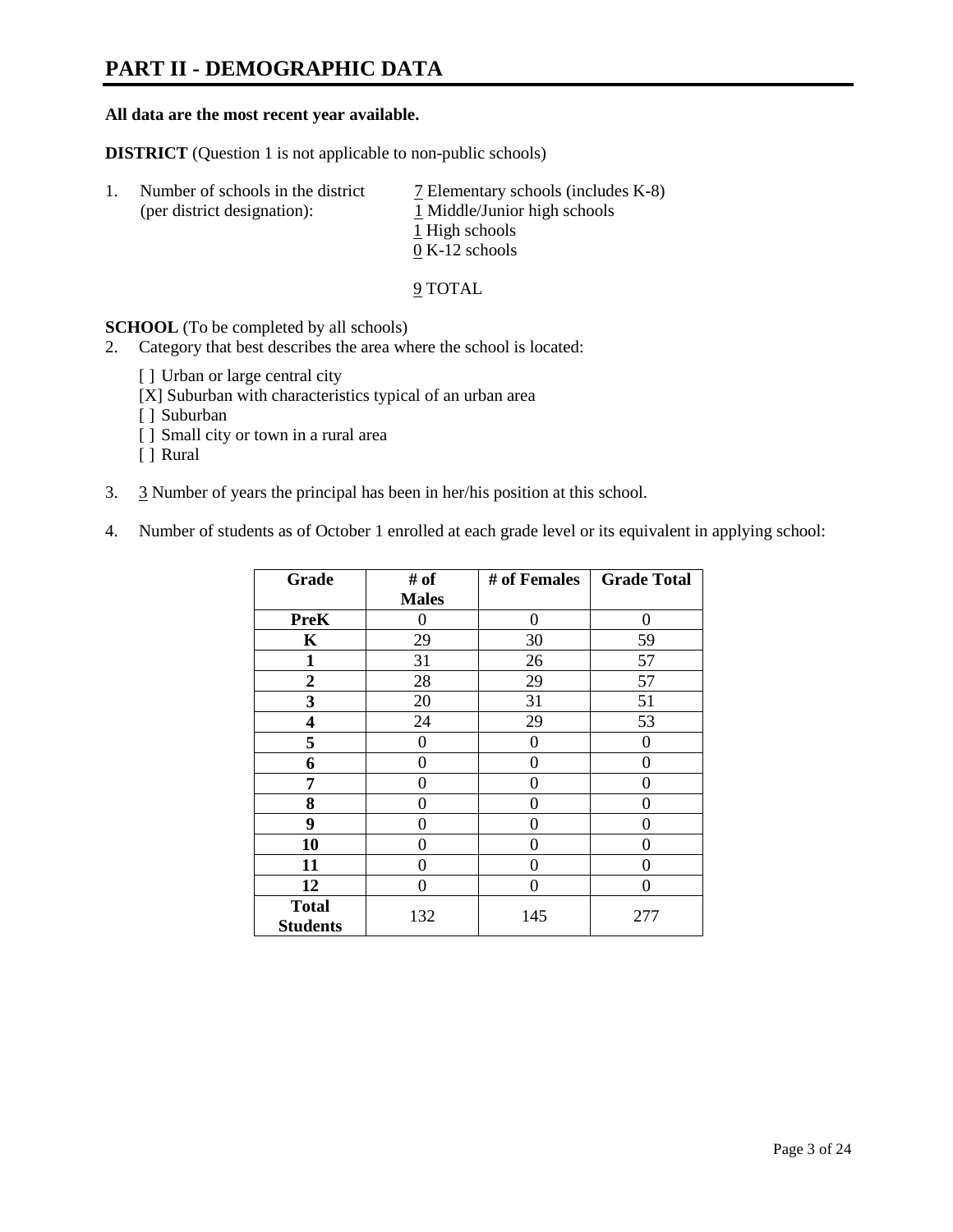the school: 3 % Asian

5. Racial/ethnic composition of  $\qquad \qquad \underline{0}$  % American Indian or Alaska Native 10 % Black or African American 2 % Hispanic or Latino 0 % Native Hawaiian or Other Pacific Islander 77 % White 8 % Two or more races **100 % Total**

(Only these seven standard categories should be used to report the racial/ethnic composition of your school. The Final Guidance on Maintaining, Collecting, and Reporting Racial and Ethnic Data to the U.S. Department of Education published in the October 19, 2007 *Federal Register* provides definitions for each of the seven categories.)

6. Student turnover, or mobility rate, during the 2012 - 2013 year: 9%

This rate should be calculated using the grid below. The answer to (6) is the mobility rate.

| <b>Steps For Determining Mobility Rate</b>    | Answer |
|-----------------------------------------------|--------|
| (1) Number of students who transferred to     |        |
| the school after October 1, 2012 until the    | 10     |
| end of the school year                        |        |
| (2) Number of students who transferred        |        |
| from the school after October 1, 2012 until   | 15     |
| the end of the 2012-2013 school year          |        |
| (3) Total of all transferred students [sum of | 25     |
| rows $(1)$ and $(2)$ ]                        |        |
| (4) Total number of students in the school as | 270    |
| of October 1                                  |        |
| (5) Total transferred students in row (3)     | 0.093  |
| divided by total students in row (4)          |        |
| $(6)$ Amount in row $(5)$ multiplied by 100   | Q      |

### 7. English Language Learners (ELL) in the school: 2 %

5 Total number ELL Number of non-English languages represented:  $\frac{4}{3}$ Specify non-English languages: Spanish, Tamil, Telugu, Togalog

8. Students eligible for free/reduced-priced meals: 42 %

Total number students who qualify:  $115$ 

If this method is not an accurate estimate of the percentage of students from low-income families, or the school does not participate in the free and reduced-priced school meals program, supply an accurate estimate and explain how the school calculated this estimate.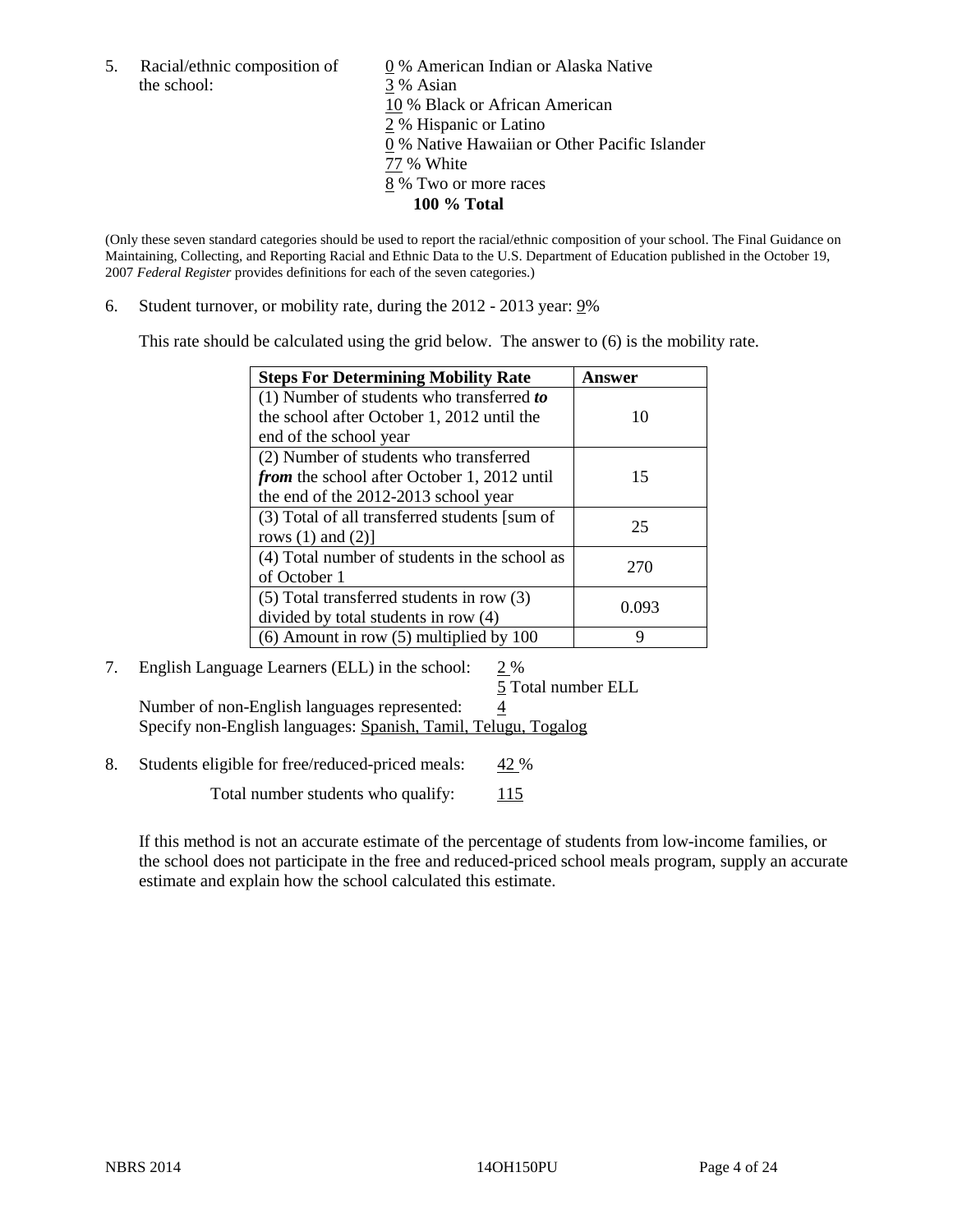13 Total number of students served

Indicate below the number of students with disabilities according to conditions designated in the Individuals with Disabilities Education Act. Do not add additional categories.

| 0 Autism                | <b>0</b> Orthopedic Impairment                        |
|-------------------------|-------------------------------------------------------|
| 0 Deafness              | 5 Other Health Impaired                               |
| 0 Deaf-Blindness        | 4 Specific Learning Disability                        |
| 1 Emotional Disturbance | 2 Speech or Language Impairment                       |
| 0 Hearing Impairment    | 0 Traumatic Brain Injury                              |
| 0 Mental Retardation    | $\underline{0}$ Visual Impairment Including Blindness |
| 1 Multiple Disabilities | <b>0</b> Developmentally Delayed                      |
|                         |                                                       |

10. Use Full-Time Equivalents (FTEs), rounded to nearest whole numeral, to indicate the number of personnel in each of the categories below:

|                                       | <b>Number of Staff</b> |
|---------------------------------------|------------------------|
| Administrators                        |                        |
| Classroom teachers                    |                        |
| Resource teachers/specialists         |                        |
| e.g., reading, math, science, special | 8                      |
| education, enrichment, technology,    |                        |
| art, music, physical education, etc.  |                        |
| Paraprofessionals                     | 4                      |
| Student support personnel             |                        |
| e.g., guidance counselors, behavior   |                        |
| interventionists, mental/physical     |                        |
| health service providers,             | 4                      |
| psychologists, family engagement      |                        |
| liaisons, career/college attainment   |                        |
| coaches, etc.                         |                        |
|                                       |                        |

11. Average student-classroom teacher ratio, that is, the number of students in the school divided by the FTE of classroom teachers, e.g.,  $22:1$   $25:1$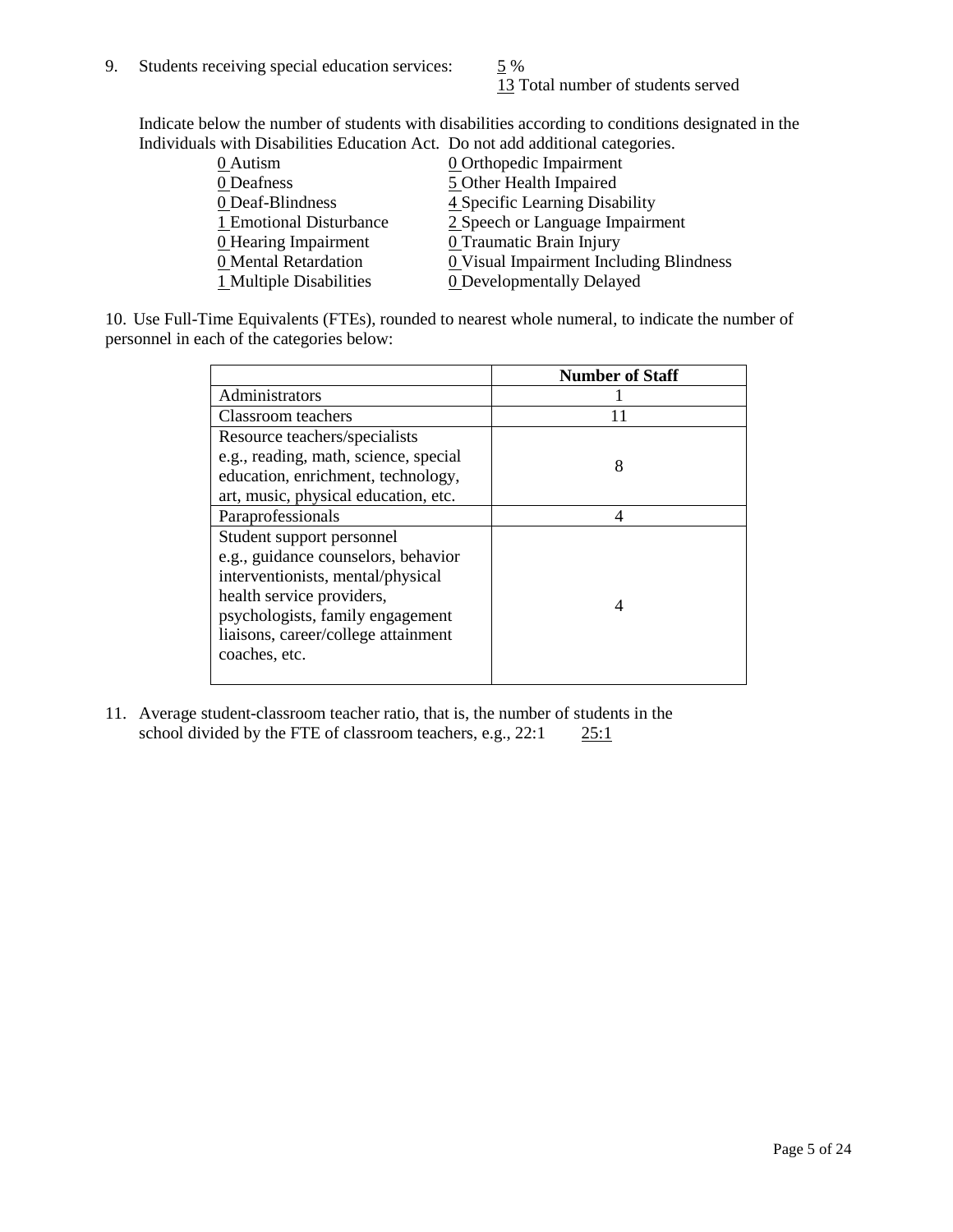12. Show daily student attendance rates. Only high schools need to supply yearly graduation rates.

| <b>Required Information</b> | 2012-2013 | 2011-2012 | 2010-2011 | 2009-2010 | 2008-2009 |
|-----------------------------|-----------|-----------|-----------|-----------|-----------|
| Daily student attendance    | 95%       | 96%       | 96%       | 96%       | 96%       |
| High school graduation rate | 9%        | 9%        | 0%        | 0%        | 0%        |

#### 13. **For schools ending in grade 12 (high schools)**

Show percentages to indicate the post-secondary status of students who graduated in Spring 2013

| <b>Post-Secondary Status</b>                  |          |
|-----------------------------------------------|----------|
| Graduating class size                         |          |
| Enrolled in a 4-year college or university    | 0%       |
| Enrolled in a community college               | 0%       |
| Enrolled in career/technical training program | 0%       |
| Found employment                              | 0%       |
| Joined the military or other public service   | 0%       |
| . Other                                       | $\gamma$ |

14. Indicate whether your school has previously received a National Blue Ribbon Schools award. Yes  $No X$ 

If yes, select the year in which your school received the award.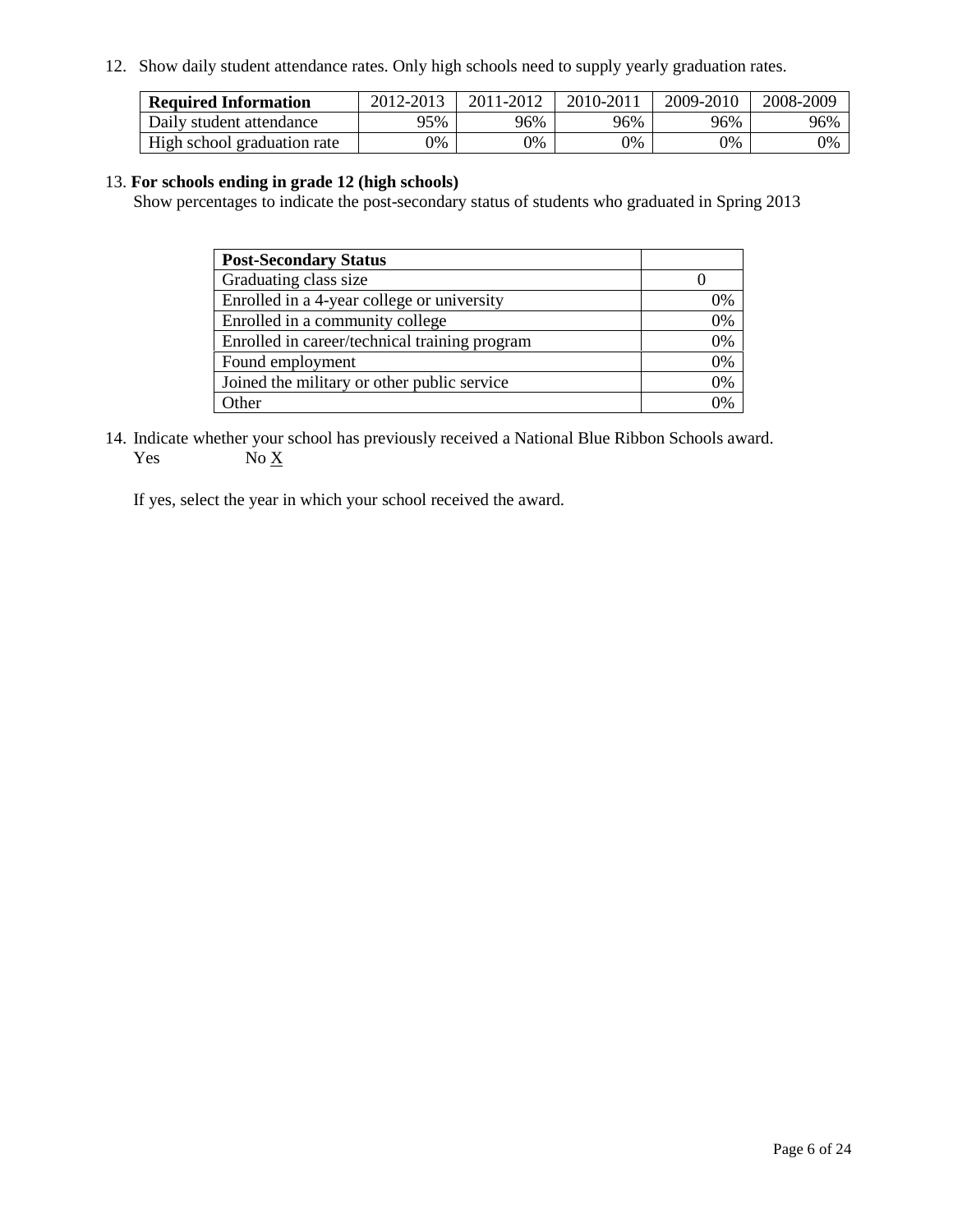### **PART III – SUMMARY**

The Plain Local School District was founded in 1809, and established in 1914. The district is an innovative district rich in its diversity of population. The district offers a strong core curriculum with a wide range of electives, providing students with a firm educational foundation that is unsurpassed in the area. Our mission statement is "Providing the Plain Community with exceptional education that is personalized and relevant." The vision statement is "To be every family's first choice in education."

Avondale Elementary School is a part of the Plain Local School District, which serves the northern part of Canton, Ohio and Plain Township. Avondale is one of six elementary schools in the school system, with approximately 280 students in grades kindergarten through fourth grade. Our student body is diverse with 42% participating in the free and reduced lunch program.

At Avondale, success for all of our students is driven by setting high expectations, working collaboratively, developing good rapport with students, and empowering teachers to reach each child. The mission statement of the district promises that we will provide an exceptional, personalized, and relevant education to every student, and the dedicated teaching staff works diligently to ensure this is true for the children that attend Avondale Elementary. Thus, teachers at Avondale strive to design lessons that are differentiated, rigorous, and engaging.

Our school has achieved a high level of success because we are delivering high quality core instruction centered on a framework that is developmentally appropriate, research-based, and instructionally sound. As a result we have been recognized by the State of Ohio with two separate awards – School of Promise for the past two consecutive years and School of Honor this past Fall. We attribute our high level of success to our teachers continued growth, as well as their collaborative efforts in aligning curriculum and examining best practices with their colleagues across the district. These accomplishments were made possible with Race to the Top dollars.

Our Professional Learning Communities and professional development structure are a regular part of our schedule. These keep us focused on student performance relative to our new standards and student growth. Additionally, these provide time for teachers to meet and review the curriculum and objectives ensuring all teachers are addressing the standards. These practices are in large part why we are high performing and have been able to close significant achievement gaps over the past five years.

Another component contributing to our high level of success are the learning experiences we provide our students in addition to our core instruction. Our students participate in intervention, enrichment, or accelerated learning experiences each day. These learning experiences consist of two thirty-five minute periods. One is called "Eagle" and the other "Plus More." The instructional offerings run the full spectrum from interventions related to specific skill deficits through accelerated and/or enriched content in both reading and math. This allows students that have specific skill deficits, as well as those who are ready to be challenged in new ways to have their learning needs met.

We use the i-Ready diagnostic program as a screener at the beginning of the year and three other times during the school year to monitor student progress. This permits the teachers to provide research-based intervention/enrichment and to monitor student progress on a regular basis.

The need to address more than just the academic areas is an important part of educating a child. Our "Morning Welcome" is the part of our school culture that emphasizes community. During this time we recognize birthdays, academic accomplishments, and other successes that our students have had. It is also a time to look at other issues using the pillars of character. Much of this year has centered on what it means to have empathy as we talk about respect, fairness and responsibility. In addition, we have looked at setting goals and how we reach those goals. This goal setting is a part of what students are asked to do as we look at their academic progress.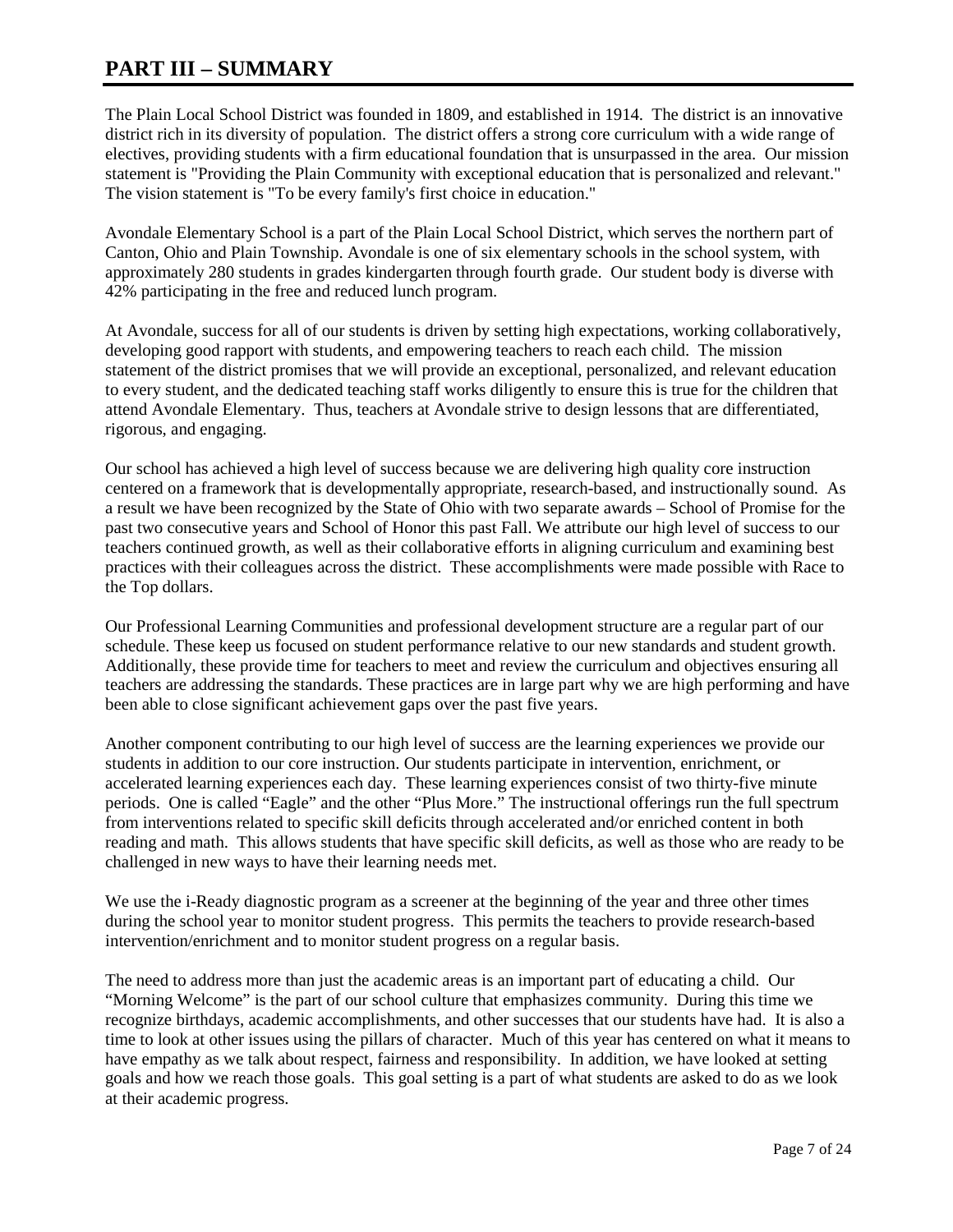Avondale has strong partnerships with the community. One such example of a partnership is with an area church. This partnership provides our students with opportunities for after school enrichment experiences and helps us provide for families in need. We have also partnered with this church to better our greater community in a recycling project. Avondale has partnerships that extend beyond this church – such as Girls on the Run, Stark Parks, and the Wilderness Center.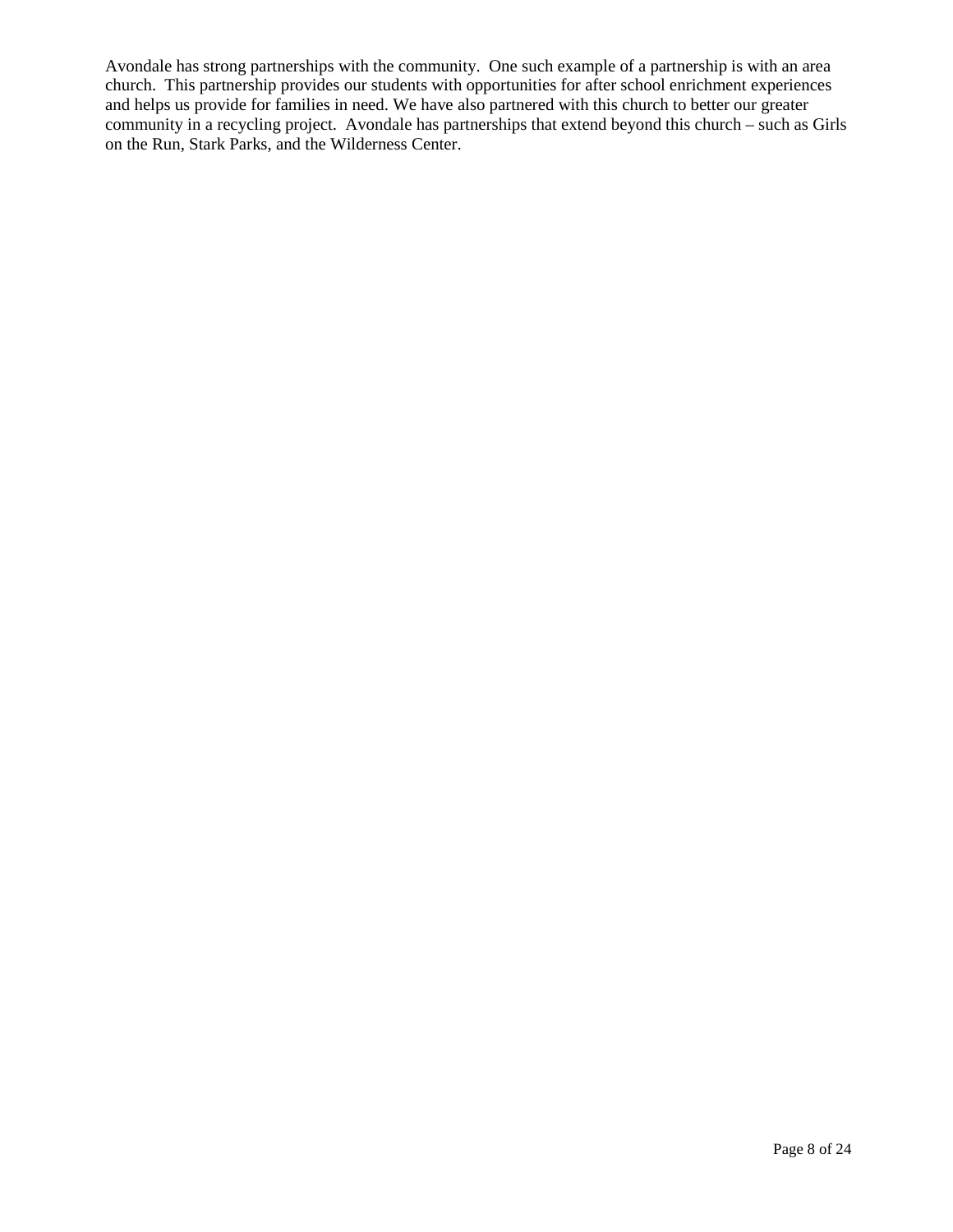#### **1. Assessment Results:**

Over the past five years Avondale Elementary has continued to perform at a very high level on the state of Ohio's Reading and Math Achievement Assessments. The reading test is given to third graders in the fall and the spring, and to fourth graders in the spring, while the math test is given to both third and fourth graders in the spring of the school year. These assessments are aligned to Ohio's Academic Content Standards Student with scores being reported on the building State Report Card. Students can score at five different levels: Limited, Basic, Proficient, Accelerated, and Advanced. Students must score Proficient or above to be considered performing on grade level. All the students' reading and math scores are combined in order to give the school a performance index score. Avondale's performance index score in 2013 was 109.2 which, as stated earlier, increased from 97.2 in 2008, and its Achievement grade on the state report card was an A. Helping Avondale to achieve such a high performance index was the fact that the school had a 100% passage rate in third grade reading and math, fourth grade reading, while having a 97.8% passage rate in fourth grade math. Equally impressive was that 66.3% of all scores in both grades combined were at the accelerated or advanced levels.

B. During the last five years our scores have continuously been high, permitting us to score Excellent or Excellent with Distinction on each of the last five State Report Cards. During the last two years, we received the School of Promise Award. The Ohio Department of Education presents the Schools of Promise Award to schools in order to identify, recognize, and highlight schools that are making substantial progress in ensuring high achievement for all students. In addition, during the autumn of 2013, Avondale was awarded the School of Honor award for having sustained high achievement and substantial progress while serving a significant number of economically disadvantaged students.

Avondale has seen its performance index rise in each of the last five years. The Performance Index (PI) Score measures the achievement of every student regardless of his or her level of proficiency. Schools receive points for every level of achievement, with more points being awarded for higher passing scores. One hundred twenty points is considered a perfect score. In 2008, Avondale's performance index was 97.2. In each year it has risen until in 2013 it was 109.2. In the 2013 school year, all third and fourth graders scored proficient or higher in reading and all but one student was proficient or higher in math. One of the most dramatic increases in student achievement is the fact that in 2008 the percent of economically disadvantaged students who passed the state reading and math assessments were 66% and 69%, respectively. In 2013, 100% of all economically disadvantaged students passed the state reading assessments while 97.3% of all economically disadvantaged students passed the state math assessments.

#### **2. Using Assessment Results:**

At Avondale Elementary we use a variety of assessment tools to gauge the needs of students. Teachers use information gathered from screeners, the i-Ready diagnostic test for reading and math, and formative and summative assessments that are a part of our core instruction.

In the fall, and then at the end of each nine weeks, students take the web-based assessment provided by the i-Ready program in reading and math. Results from this diagnostic test show the progress students are making on common core standards for their grade level and provide suggestions for intervention and enrichment. Our teacher of reading, administration, and the grade level teachers study these results in order to place the students into skill-specific intervention groups. This may mean that students cross grade levels and receive intervention/extension in a different grade level that meets the skill-specific intervention/enrichment that is appropriate for that child. During the grading period, the team, consisting of the grade level teachers, the teacher of reading, and the principal, will meet to look at formative data and make adjustments in groups as warranted. Parents are kept informed of progress and receive an i-Ready parent report each nine weeks that shows progress and gives suggestions, providing the parent with an opportunity to work with his or her child.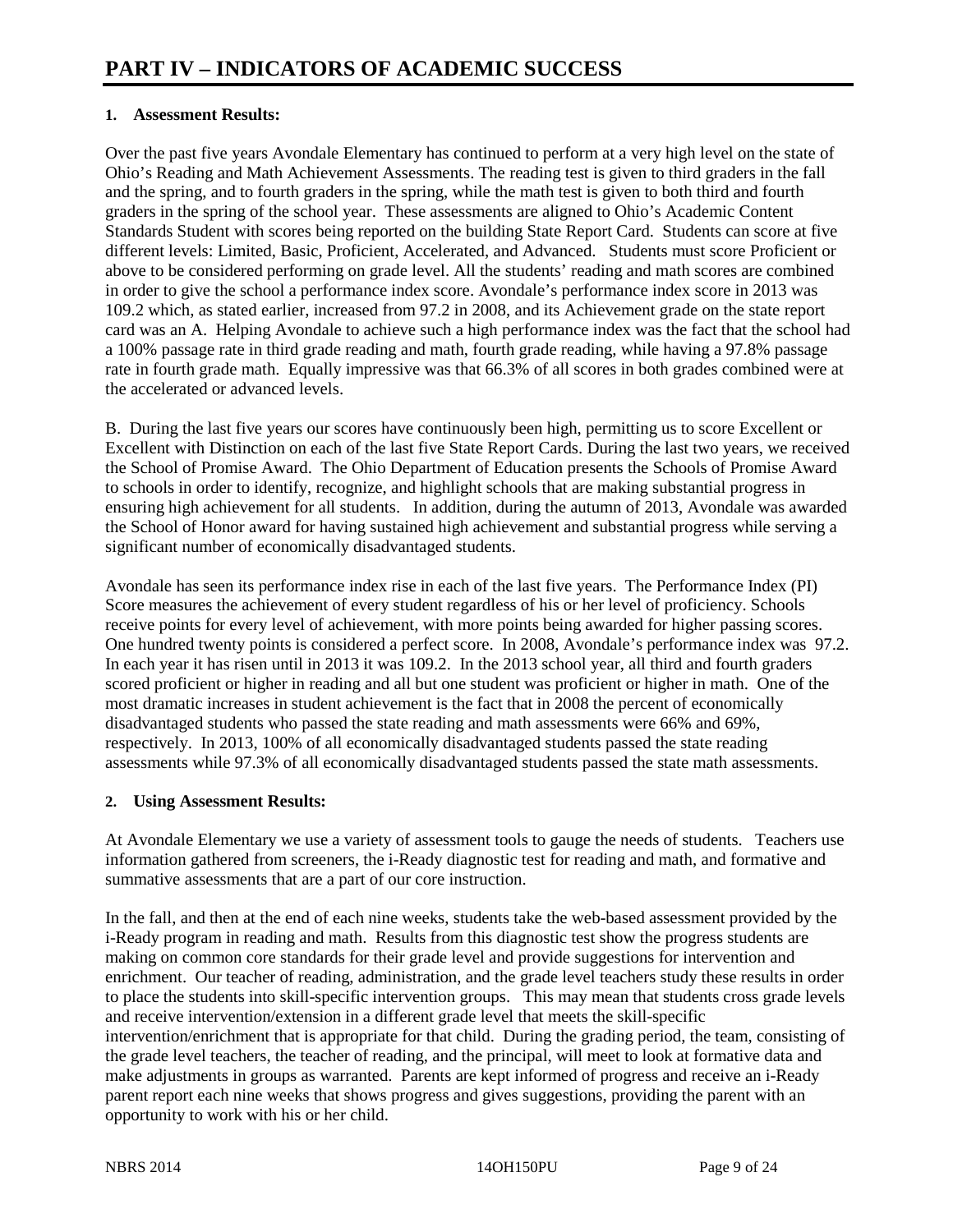In addition to our Response To Intervention program and the data we use from i-Ready, classroom teachers are using our core curriculum to give the students common assessments that are aligned with the district pacing guide. These assessments in reading measure student growth in fluency, word recognition, and comprehension. This information is also used to determine intervention and extension. Meanwhile, Accelerated Reader is a computer program that is used to encourage reading growth and to push students to read fiction and nonfiction texts. Other programs, such as Raz Kids, are used by our kindergarten teachers to encourage reading. This program permits children to read online and to take quizzes that assess comprehension.

The use of i-Ready parent reports, nine week progress reports, conferences, weekly reports sent home by classroom teachers, and information sent home by the teacher of reading keep parents informed and encouraged to be partners in their child's education.

#### **3. Sharing Lessons Learned:**

Collaboration is at the heart of Avondale's drive to provide each student with a personalized and relevant education. Teachers share in Professional Learning Communities, grade-level meetings within the building as they are planning lessons, and at district grade-level meetings and district curriculum meetings. Several of Avondale's teachers attend County Lead Teacher Meetings in the areas of Math, Language Arts, Science, Social Studies, as well as Visual and Performing Arts, and Physical Education. Teachers from the other 16 districts in the county attend these meetings. This creates a network of educators who are able to work collaboratively and share existing best teaching practices while learning to successfully navigate through our ever-changing world in education. Additionally, our Lead Teacher attends monthly district meeting. Collectively, these teacher leaders share what has been learned with their colleagues during our Professional Learning Communities.

During the past two years the staff has been studying the Formative Instructional Practice modules that center on lesson targets, formative assessment, and differentiation. This series of modules, provided by Battelle for Kids, has provided the staff with rich discussion and has caused us to look closely at formative assessments. As we have studied these modules, the staff has worked to implement the ideas presented and use the information to better inform our instruction on a daily basis.

The Teacher of Reading is continuously working with the staff on our intervention and enrichment learning experiences to look for the best ways to meet the needs of individual students. Collaboratively, they analyze diagnostic data from the iReady Diagnostic Assessment and from Reading Street weekly assessments. They then work together to plan and deliver targeted and differentiated reading instruction for below level, on level, and above level students. These intervention and enrichment learning experience takes place outside of the normal core instructional time. The Teacher of Reading meets with the curriculum department and other teachers of reading in the district and attends in-service opportunities where she both shares and obtains information for the staff. She is always working to expand the staff's knowledge of the i-Ready program.

#### **4. Engaging Families and Community:**

Avondale engages families and the community by offering many opportunities for interaction and communications. Avondale has a strong parent group named the Avondale Parent Teacher Organization. This organization works closely with the staff to provide activities that promote parent involvement and student success. These activities include a fall activity that is done in cooperation with Sippo Lake Park and the Stark Parks' personnel. Students and families can hike, explore the science center, and visit the library facilities that are a part of the complex. Each month includes at least one family-oriented activity ending with the PTO Carnival in late May. The PTO pays for student field trips and assemblies throughout the year. The organization sponsors our yearly "Hero's Luncheon" that invites local policemen, firemen, and military service personnel to our school for a lunch with our students. Food for the program is provided through donations from area restaurants and by the staff of Avondale. In addition to these programs, the PTO sponsors after-school enrichment classes three times a year. These classes involve other community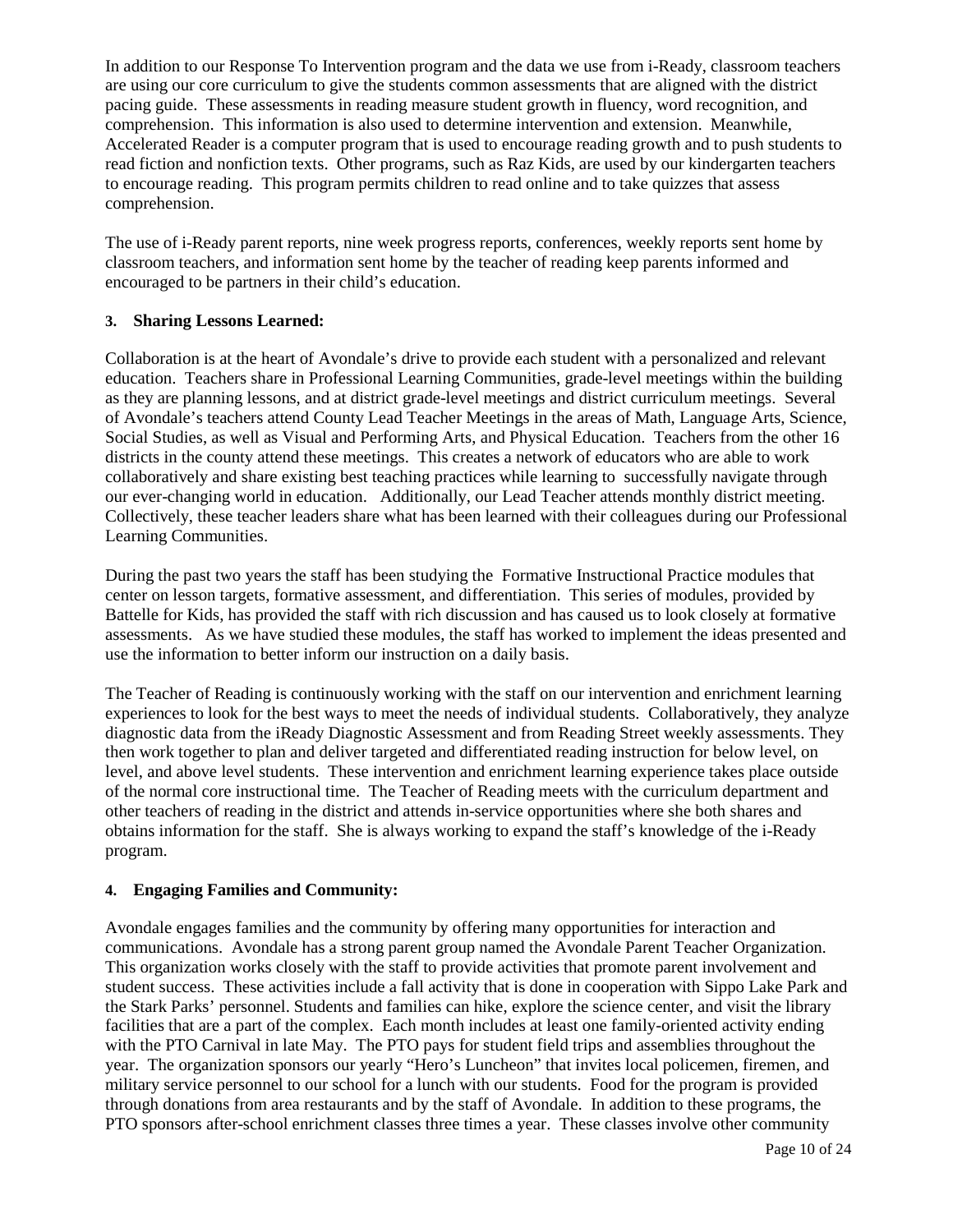organizations such as the Stark County Library, Wilderness Center, businesses, and school staff. Enrichment classes include academic activities, arts experiences, and physical fitness programs.

Avondale teachers work to communicate weekly with parents about the expectations and progress of their child through newsletters, email information, student planners, and the school website. Much of the communication completed through email is in addition to general school information, and it is supplied to parents of students with specific needs—both behavioral and academic. The staff of Avondale recognizes the importance of community volunteers and thus we have both parent and community volunteers that come in to do one-to-one tutoring or work with small groups of students. In addition to these volunteers, we work with Malone University to bring sophomore and junior college students into our school to assist in our classrooms during the fall and spring semesters of the school year.

These many partnerships with parents and the community help create a solid working relationship with the families, community organizations, and businesses that are a part of the Avondale community.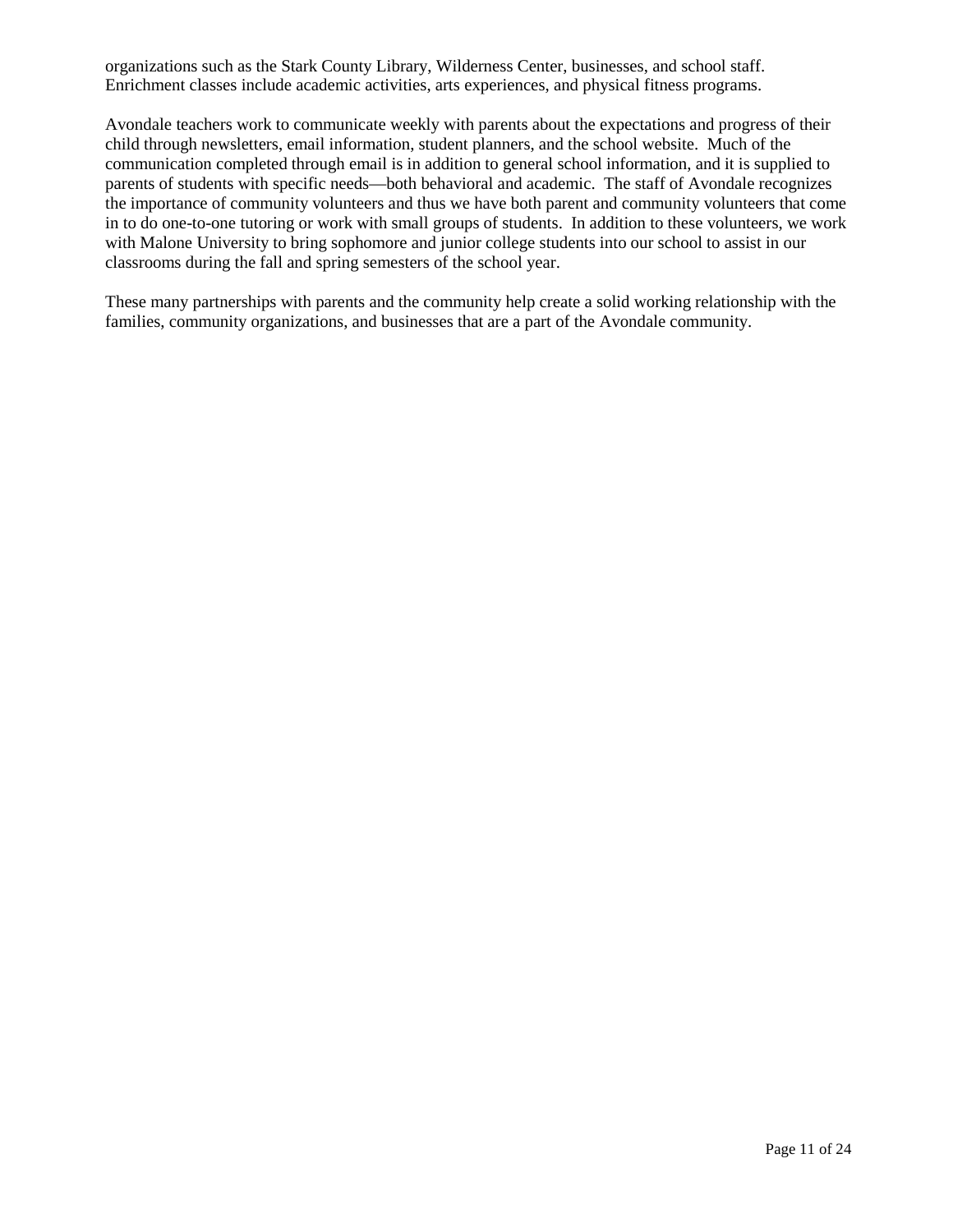#### **1. Curriculum:**

The curriculum at Avondale Elementary is designed to meet the needs of kindergarten through fourth grade students, and teachers are working to correlate the curriculum to the new Ohio Learning Standards. The staff believes that all students can learn and that education needs to be developmentally appropriate and personalized to the individual needs of the students. Teachers work collaboratively to make lessons that are aligned to Common Core Standards in English language arts and mathematics, while science and social studies are aligned to Ohio's revised content standards. Avondale's curricular changes create an atmosphere of high expectations and a focus on instructional best practices.

Our English language arts curriculum focuses around the Reading Street Series from Scott Foresman and the i-Ready program. Reading Street gives us a structure and resources to meet the needs of individual students. i-Ready provides us with a diagnostic tool that we use to track progress and additional instructional tools as we revise our instruction to fit the Common Core Standards. In the primary grades our curriculum emphasizes the foundational skills, concepts of print, phonological awareness, phonics, word recognition, and fluency development. As our students transition from learning to read to reading to learn, our curriculum transitions to an emphasis on comprehension – of both literature and informational text. Vocabulary instruction is also an integral component in our curriculum beginning at the Kindergarten level.

In mathematics we use EveryDay Math as our curriculum focus, supported by the i-Ready math diagnostic test and other instructional tools provided by the i-Ready program to address the new Common Core Standards. The use of manipulative and hands-on activities drive the instructional experience in each grade level and enables us to provide authentic learning situations that involve critical thinking and inquiry. Our mathematics curriculum emphasizes the four major domains of numbers and operations, algebra and algebra thinking, measurement and data, and geometry. The EveryDay Math program calls for a spiraling approach to introducing math concepts both within a single school year and over the course of numerous school years. This spiraling effect of our curriculum allows our students to work with concepts as they become increasingly complex.

Our science and social studies curriculums are integrated though literature with the Reading Street program, providing a source of informational text that connects to the major themes of the series. Teachers use Reading Street's leveled readers to connect specific skills to unit themes. An example would be our fourth grade Social Studies units that include Ohio history, geography, government, and economics. Teachers approach these topics using leveled readers, Internet inquiries, and problem-based projects. In grades kindergarten, one, and two we are using the Sunbeams science program, a hands-on, inquiry-based, and student-led approach covering topics such as schoolyard ecology, living things, and matter – solids, liquids, and gases. This approach provides us with integration of science and social studies with our language arts and math programs.

Visual arts and vocal music classes are one of Avondale's many strengths. An emphasis on the arts is an important part of the educational experience that a student receives in the Plain Local Schools. Our visual arts classes teach students art techniques, art history, kinds of media, and art appreciation while making connections to core subjects. The vocal music program teaches students musical vocabulary, rhythm, patterning, and a love for music that is expressed in performances by each grade level during the school year. In addition, our arts program is supported by supplementary arts experiences provided to each child in the Plain Local Schools. Each grade level has one community experience, such as trips to the Massillon Art Museum and the Akron Art Museum, as well as in-district experiences during which they see dance and musical performances provided by our middle school and high school students.

Avondale's physical education program, based on the National Physical Education Standards, works to make connections to the academic content of each grade level and thus is a vital part of our instruction. During the past several years we have collaborated with the Alliance for a Healthier Generation. This has led to an emphasis on both physical education and nutrition in our school. Avondale Elementary has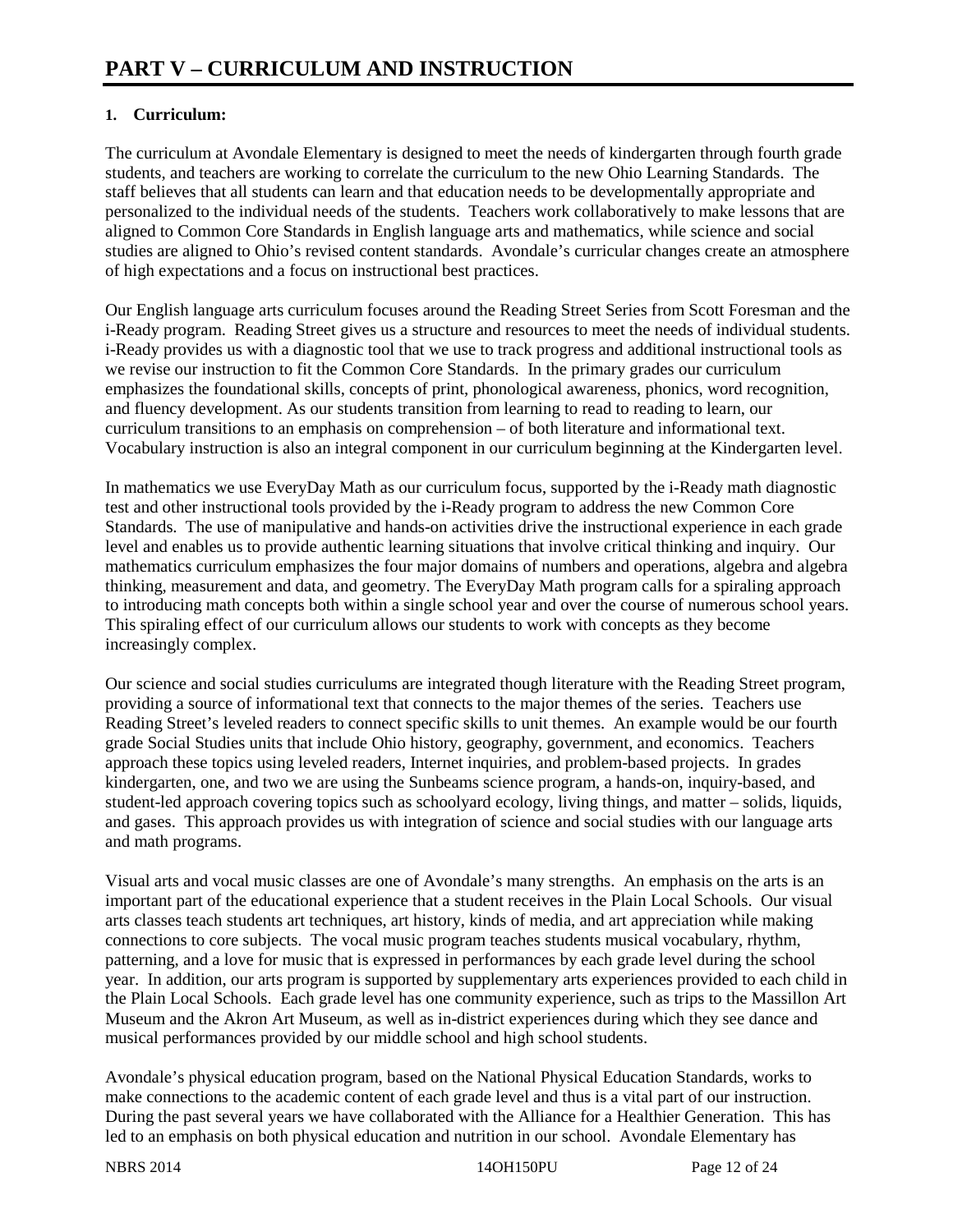received both the Silver and Gold award from the Alliance.

Technology is a part of what makes every classroom effective. Each room has a SmartBoard that teachers use every day as a part of the instruction process, and four classroom computers that students use for various instructional programs. We have a technology lab that is busy everyday and two traveling carts of iPads that are a part of the instructional process. Avondale is part of a district-wide 4th grade initiative that integrates literacy skills through the use of iPads into science and social studies instruction. The district's technology director has coordinated ongoing professional development in the use of iPad educational applications. As part of the students' instructional rotation, students receive instruction in technology skills which is then integrated into the classroom curriculum. INFOhio is one of the resources that is utilized during this instructional time with related nonfiction eBooks. Students are also exposed to the Internet Safety curriculum provided by the state of Ohio.

#### **2. Reading/English:**

The reading curriculum and instruction at Avondale Elementary is aligned with the common core standards. Our curriculum and our instructional strategies have been chosen because are reflective of scientifically based reading research. Our curriculum calls for the use of an array of resources. Our key foundational pieces come from Reading Street and i-Ready. We compliment these with programs such as Fundations and Jr. Great Books to meet the needs of our students performing both below and above grade level.

Our primary students acquire foundational reading skills through explicit and systemic instruction in the areas of phonemic awareness and phonics. As a result of our instruction, we expect our students to be able to work with individual sounds within words, as well as develop skills to use the relationships between letters of written language and sounds of spoken language to both read and write words. We expect our students to read text both accurately and quickly. We look for our students to use their knowledge and meaning of words to help them with decoding and to aid in reading comprehension. We expect our students to be able to understand and gain meaning from text, remember what they have read, and be able to communicate with others regarding text.

To support our students in mastering these skills, we use Reading Street and a variety of hands on activities. An example of this type of activity would be involving semantic and syntactic cues. We use our student performance data from i-Ready to look for opportunities to enhance each of our student's skills. An example would be offering additional instruction in phonics and phonemic awareness through the Fundations program or offering site word instruction through the Quick Reads Program.

As our students become proficient in their foundational skills, our attention turns to comprehension. We used the shifts demanded by the common core state standards in English Language Arts to ensure alignment is met with our core instructional materials of Reading Street and i-Ready. We also utilize Accelerated Reader and Jr. Great Books to meet the need of our students

This year with the addition of the i-Ready Reading Diagnostic and the associated instructional tools integrated into the curriculum we are now able to closely examine where each of our students are along the developmental continuum in reading. We use the information gained down to the sub-skill level to design instruction that meets the needs of all of our learners. This ensures growth of every student – from those performing below grade level through those performing above grade level.

#### **3. Mathematics:**

The math curriculum at Avondale is aligned with the Common Core Standards. Embedded in the delivery of the lessons are the 8 different mathematical practices. Our curriculum calls for an in-depth focus on fewer topics per grade level as outlined in the Common Core Standards. Our curriculum contains coherence across topics and across grade levels. Our students are expected to demonstrate mastery of the standards at their grade levels.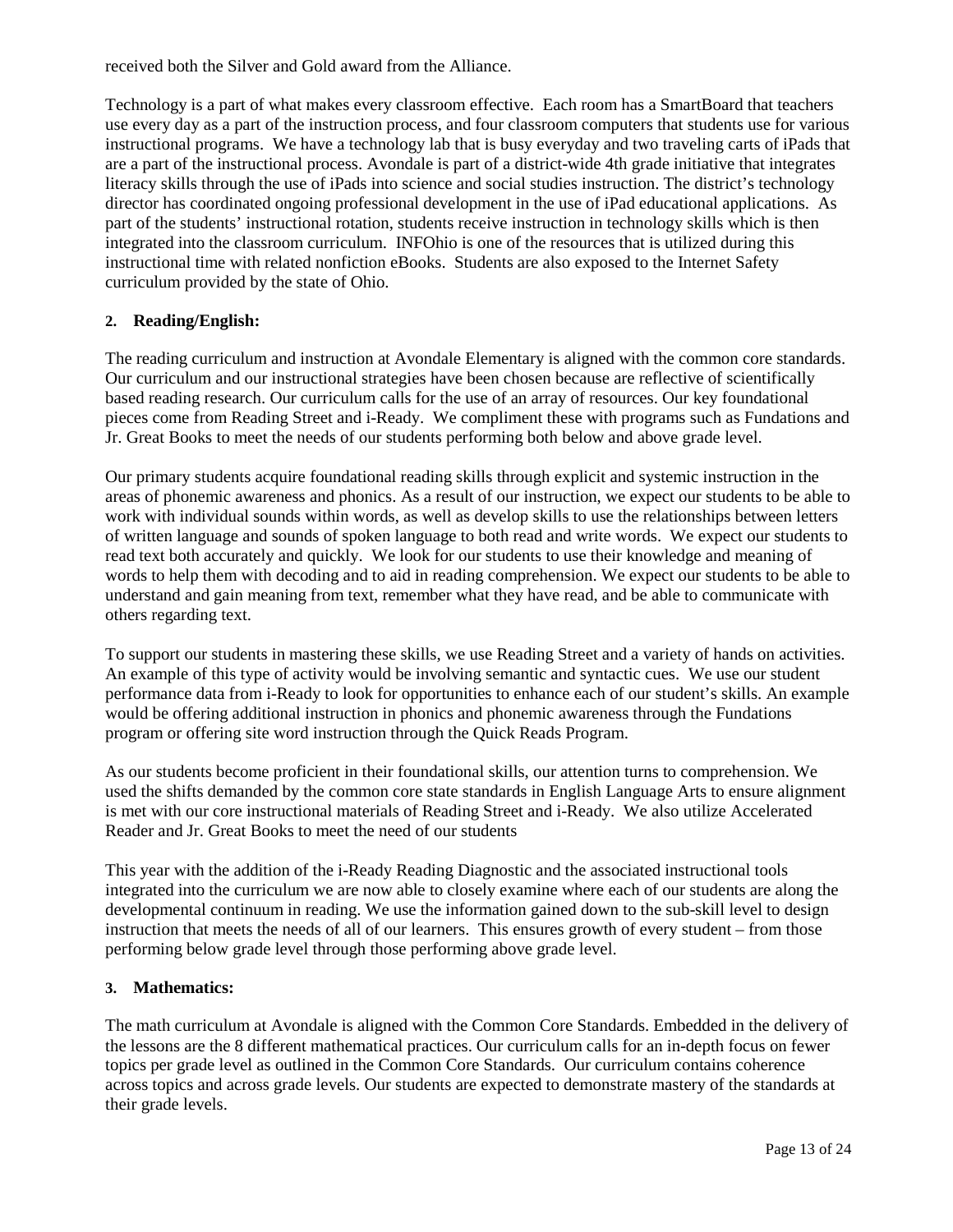The program we use at the center of our instruction in mathematics is EveryDay Math. This program provides a hands-on approach to learning that supports children in developing the essential foundational skills related to "number sense" " as well as strong conceptual understandings. As this program uses a spiral approach, we found it necessary to identify the central areas of focus per grade level to ensure our students achieved mastery with the Common Core Standards.

We team EveryDay Math with First in Math to support our students in developing the conceptual understandings, procedural skills, and fluencies called for in the Common Core Standards. Algorithms are at the center of our instructional practices in math. Requiring our students to learn the meaning behind the operation along with the "mathematics" behind the problems they solve is critical.

This year, math instruction for each student is guided by information gained from the i-Ready Math Diagnostic and the associated instructional tools. We use the information gained down to the sub-skill level to design instruction that meets the needs of all of our learners. This allows us ensure the growth of every student – from those performing below grade level through those performing above grade level. As well, Standards Reports from i-Ready are used to determine levels of mastery for each of our students and they help the teachers to ensure students can apply the knowledge and skills learned at the levels of complexity called for within the Common Core Standards. The instructional tools associated with i-Ready and Ready Common Core are used to enhance the rigor of instruction needed,

In addition, second, third, and fourth grade students have been involved in the Sumdog math contest regionally and nationally. This technology-based computation program provides students with practice of basic mathematical skills. Avondale students have been among the leaders in Stark County.

#### **4. Additional Curriculum Area:**

Our physical education teacher works to tie physical education to all parts of the child's life. Each student's growth is guided through quality participation in psychomotor, cognitive and affective domains. Students learn and develop the necessary skills to be physically active for a lifetime including the importance of a healthy lifestyle and of fair play and sportsmanship. The entire curriculum aligns with both the Ohio and National Physical Education Standards.

All units are taught with a developmentally appropriate sequence of skills with each lesson differentiated by simplifying or extending skills. Students are introduced to a variety of skills and movement concepts and given constant feedback. At the beginning of each nine weeks, students take a pre-test on a skill. A recent skills challenge was "How many soccer goals can your class make?" Each student had two kicks and the total number of goals made by the class was posted in the gym. Students then practiced the skill and were given a post-test at the end of the unit with growth being recognized. Physical Education is also used to integrate a variety of core subjects. This year Avondale's physical education teacher was awarded a grant by Arts in Stark for a program called "Moving to Math." The program worked with students to integrate lessons in dance and math. A local dance instructor worked closely with the physical education teacher and 4th graders teachers to design and implement lessons. The goal of "Moving to Math" was to integrate math with movement to benefit the students both academically and physically.

Our physical education teacher publishes a newsletter to inform parents about physical education and includes articles about what the family can do to integrate movement and good nutrition into their daily life. Also included in the newsletter is a Family Challenge that is a calendar of activities to do at home. When families return it to school, their names are put into a drawing for various prizes donated by local businesses.

#### **5. Instructional Methods:**

The teaching staff of Avondale Elementary understands the importance of providing developmentally appropriate differentiated instruction that meets the needs of a diverse group of learners. A gradual release instructional delivery model is frequently employed during this period of instruction, as modeling and guided-practice are essential. Within this framework, teachers also provide a variety of whole group, small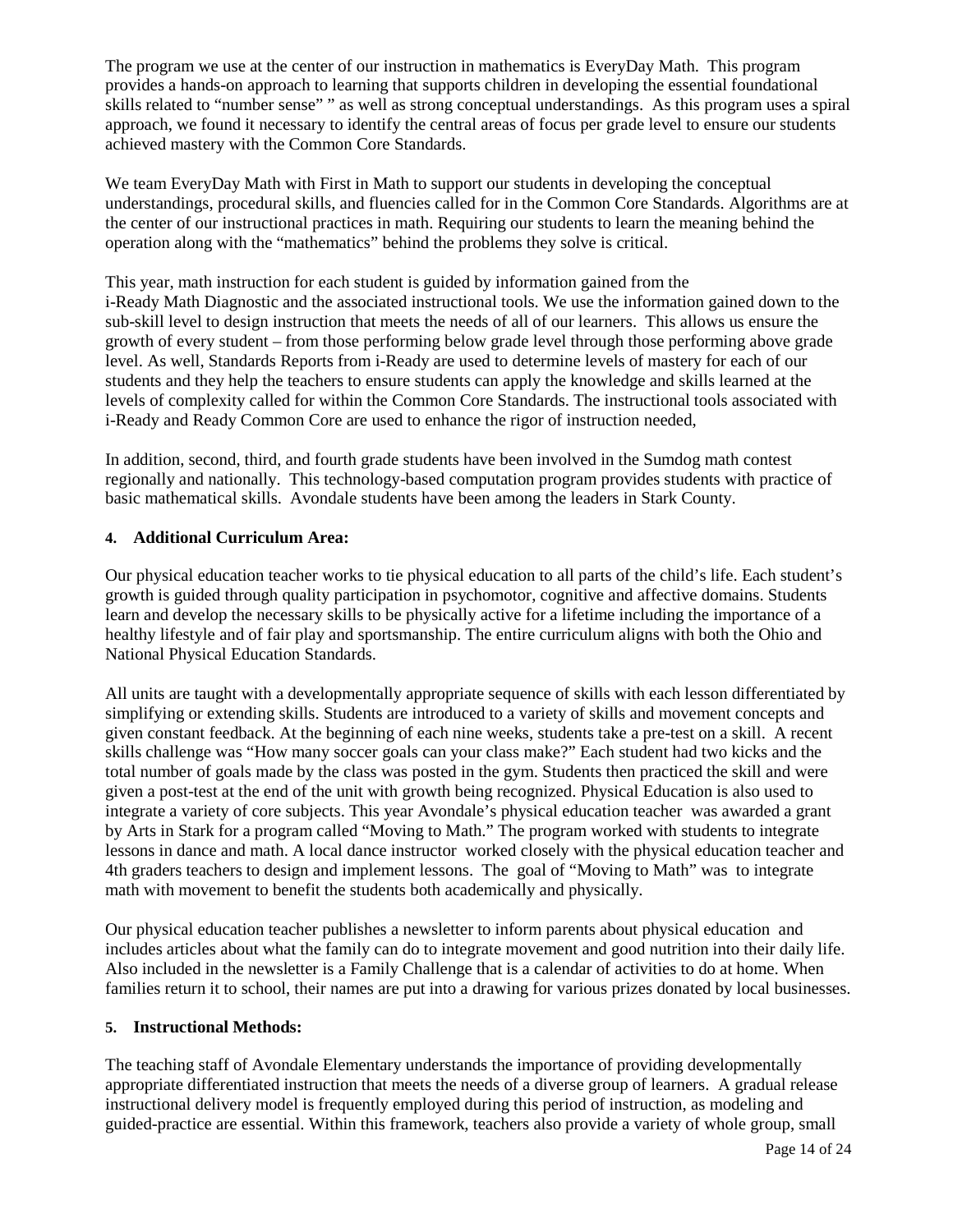group, and individual instruction. Metacognitive strategies, reciprocal teaching, repeated readings, and goal setting with students' self-reporting the progress made are all frequently used instructional strategies.

Through the use of the SmartBoard and iPads, students are engaged in hands-on lessons that permit them to manipulate objects and interact with learning games and multimedia presentations. The use of technology has changed our assessments. The use of the camcorder and computer-based assessments permit students to see their progress more rapidly and for teachers to make faster decisions on how to plan their instruction.

Our Teacher of Reading is an important part of the instruction at Avondale. She helps the teachers interpret the i-Ready diagnostic scores as we proceed through the year, and to group students for intervention at the appropriate level. In many cases the Teacher of Reading provides specialized instruction and suggestions to the classroom teacher about instruction. Avondale's teacher of reading leads the brainstorming during the Professional Learning Community discussion about how to help underachieving students. For example, if a student is underachieving, she will help the teacher determine the root cause and an appropriate form of intervention to reverse the underachievement. One outcome might be the teacher integrating pieces that specifically relate to an area interest of the student so that he/she would be more motivated. Another might be integrating sensory experiences that support a student. Her special education background permits her to bring a wide range of strategies to the table during these discussions. Our discussions not only are about intervention but look at those students who are working above grade level. These students are grouped with an Eagle group above their grade level if appropriate. These groupings are reexamined every nine weeks.In some cases these high achieving students are accelerated to the next grade level for core instruction in reading.

#### **6. Professional Development:**

Avondale is involved in professional development throughout the year. In addition to Professional Learning Communities that meet on a weekly basis, we have an hour-long professional development time every eight days, and in-service days that are spread throughout the year. Some in-service days are structured by topic, allowing teachers to participate in a variety of opportunities led by teachers from across the district. Other in-service days involve a grade level meeting that has a targeted goal set by the school district's curriculum department. These in-service opportunities have been paid for by the district's Race to the Top grant.

This year our focus as a district, and as a building, has been the i-Ready program. We have spent a great deal of time working to understand i-Ready as a data system and as a tool for instruction. The data from the diagnostic test allows us to track student growth through the year. Each quarter students are tested and their assessment results are analyzed by teachers.. It not only is giving us information about students, but about instruction and the rigor of the new Common Core Standards. Analyzing our students' results has led us to spend some of our professional development time in unpacking the common core state standards. As well, an outcome was that we spent professional development time in auditing our own curriculum choices and instructional practices.

Our other major area of study has focused on the Foundations of Formative Instructional Practices. Over the past two years the staff has used this series of instruction, provided by Battelle for Kids, to change our formative assessment practices. Last year our emphasis was on setting clear targets that student understood and could communicate to classmates, staff and parents. This year we are looking at how we formatively assess the targets students are working to master, which is leading us to examine our pre- and postassessments and the kinds of feedback that a student receives.

#### **7. School Leadership**

Avondale Elementary is a school of 35 staff members who each do their best to help our students to reach their educational potential. The leadership is shared and many different teachers take a leading role in creating the learning environment that makes Avondale successful. The building principal is a strong educational leader who relies heavily on the valued expertise of the building staff. The principal works to set the direction and agenda for the staff, but teachers are expected to participate in the decision-making for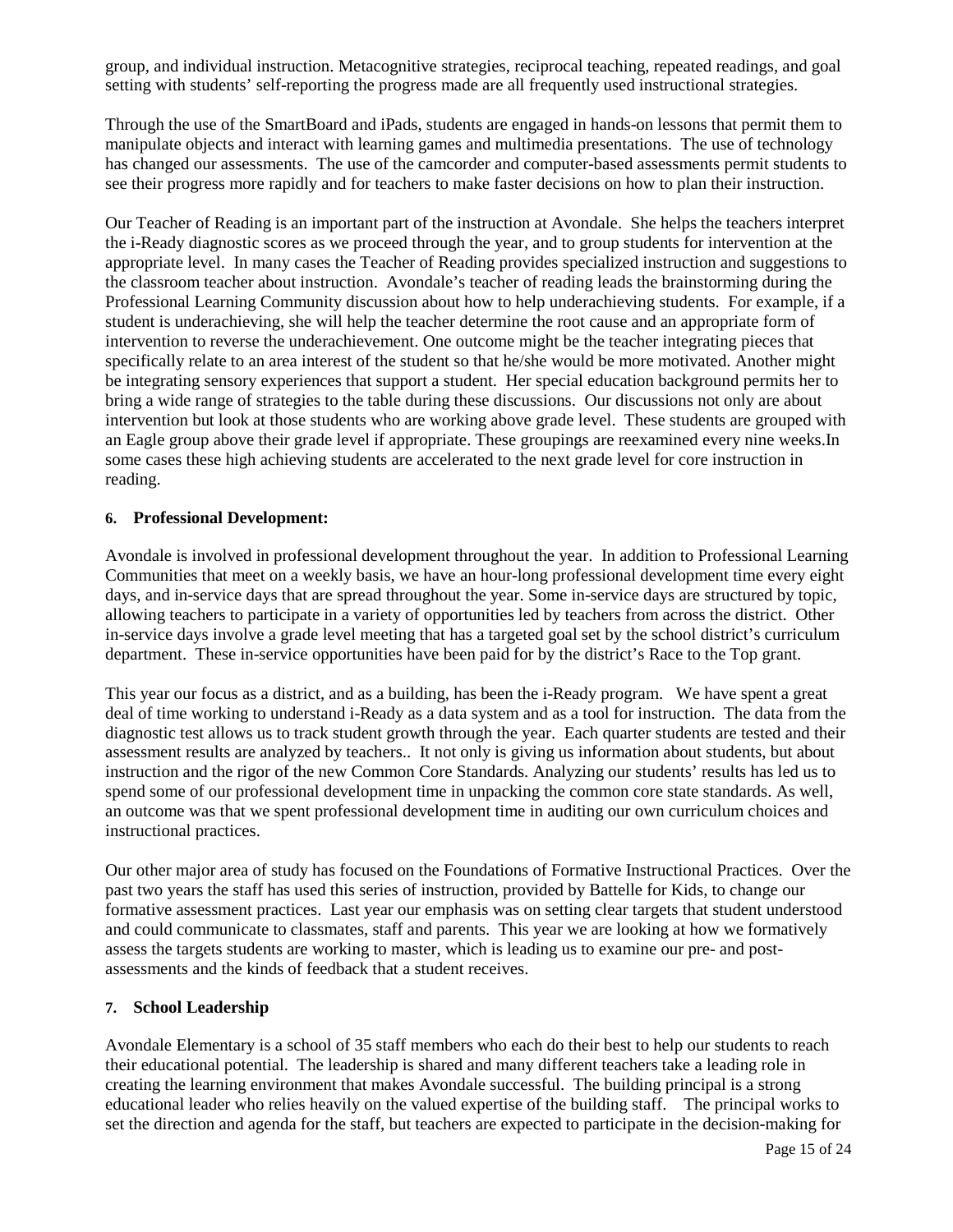the school, creating mutual support systems, collaborating on curriculum and implementation, mentoring inexperienced staff, leading the integration of technology, and working together to study and to make the best use of the data collected.

As the school leader the principal and the lead teacher, who is a full time fourth grade teacher, both play an integral part in presenting and implementing district initiatives aligned with the Ohio Improvement Process. The principal and lead teacher work through the Building Leadership Team to implement and further develop the district's improvement plan to more specifically target the needs of Avondale Elementary. Avondale's leadership team, which includes the principal, guidance counselor, the teacher of reading, lead teacher and two other grade level teachers, meet to first design, and then to direct the implementation of specific actions that have been created to address grade level and building needs according to the data. This school improvement process is ongoing and thus one year builds upon the next. The plan this year includes professional development such as Formative Instructional Practices, building initiatives like expanding the use of technology to communicate with parents to include texting, and curricular items such as the use of i-Ready.

Avondale's Teacher of Reading is an integral leader in the school's revamped intervention program Eagle/PlusMore., She helps the staff understand how to use i-Ready as a diagnostic tool and as an instructional program. As the leader of the intervention/enrichment program, she is involved in the creation of student groups, in assisting the staff in understanding what the data is saying, in assisting in setting the direction of intervention groups, and in monitoring the progress of students. The integrity and success of this initiative is heavily dependent on the Teacher of Reading and her collaboration with grade level teachers in kindergarten through fourth grade.

The leadership structure that is in place, the accountability of the staff, and the collaborative spirit amongst the teachers are the key components to the integrity of the building's instructional strength in this program and those that have led us to create the exceptional educational program that is Avondale Elementary.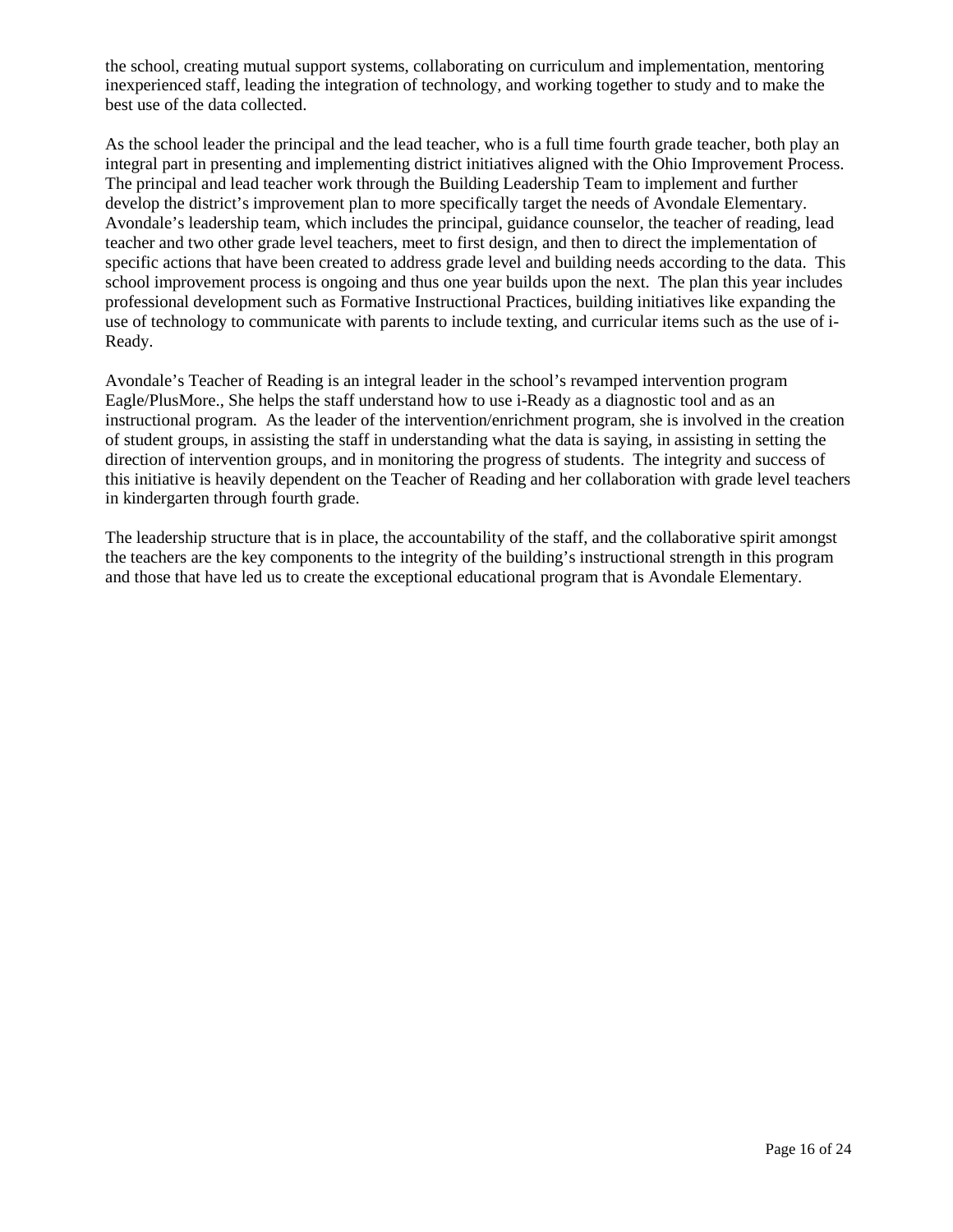#### **STATE CRITERION--REFERENCED TESTS**

**Subject:** <u>Math **Test:** Ohio Achievement Assessment</u><br> **All Students Tested/Grade:** <u>3</u> **Test: Chio Achievement Assessment**<br> **Edition/Publication Year:** 2013 Publisher: Ohio Department of Education

**All Students Tested/Grade:** 3 **Edition/Publication Year:** 2013

| School Year                      | 2012-2013      | 2011-2012        | 2010-2011      | 2009-2010      | 2008-2009      |
|----------------------------------|----------------|------------------|----------------|----------------|----------------|
| Testing month                    | May            | May              | May            | May            | May            |
| <b>SCHOOL SCORES*</b>            |                |                  |                |                |                |
| % Proficient plus % and          | 100            | 90               | 93             | 94             | 92             |
| Above                            |                |                  |                |                |                |
| % Accelerated and above          | 60             | 55               | 64             | 62             | 69             |
| Number of students tested        | 47             | 51               | 61             | 63             | 49             |
| Percent of total students tested | 100            | 100              | 98             | 100            | 100            |
| Number of students tested with   | $\overline{0}$ | $\boldsymbol{0}$ | 1              | $\overline{0}$ | $\overline{0}$ |
| alternative assessment           |                |                  |                |                |                |
| % of students tested with        | $\overline{0}$ |                  | $\overline{2}$ | $\overline{0}$ | $\overline{0}$ |
| alternative assessment           |                |                  |                |                |                |
| <b>SUBGROUP SCORES</b>           |                |                  |                |                |                |
| 1. Free and Reduced-Price        |                |                  |                |                |                |
| Meals/Socio-Economic/            |                |                  |                |                |                |
| <b>Disadvantaged Students</b>    |                |                  |                |                |                |
| % Proficient plus % and          | 100            | 79               | 85             | 85             | 85             |
| Above                            |                |                  |                |                |                |
| % Accelerated and above          | 50             | 50               | 48             | 43             | 45             |
| Number of students tested        | 16             | 24               | 27             | 26             | 20             |
| 2. Students receiving Special    |                |                  |                |                |                |
| <b>Education</b>                 |                |                  |                |                |                |
| % Proficient plus % and          |                |                  |                |                |                |
| Above                            |                |                  |                |                |                |
| % Accelerated and above          |                |                  |                |                |                |
| Number of students tested        |                |                  |                |                |                |
| 3. English Language Learner      |                |                  |                |                |                |
| <b>Students</b>                  |                |                  |                |                |                |
| % Proficient plus % and          |                |                  |                |                |                |
| Above                            |                |                  |                |                |                |
| % Accelerated and above          |                |                  |                |                |                |
| Number of students tested        |                |                  |                |                |                |
| 4. Hispanic or Latino            |                |                  |                |                |                |
| <b>Students</b>                  |                |                  |                |                |                |
| % Proficient plus % and          |                |                  |                |                |                |
| Above                            |                |                  |                |                |                |
| % Accelerated and above          |                |                  |                |                |                |
| Number of students tested        |                |                  |                |                |                |
| 5. African-American              |                |                  |                |                |                |
| <b>Students</b>                  |                |                  |                |                |                |
| % Proficient plus % and          |                |                  |                |                |                |
| Above<br>% Accelerated and above |                |                  |                |                |                |
|                                  |                |                  |                |                |                |
| Number of students tested        |                |                  |                |                |                |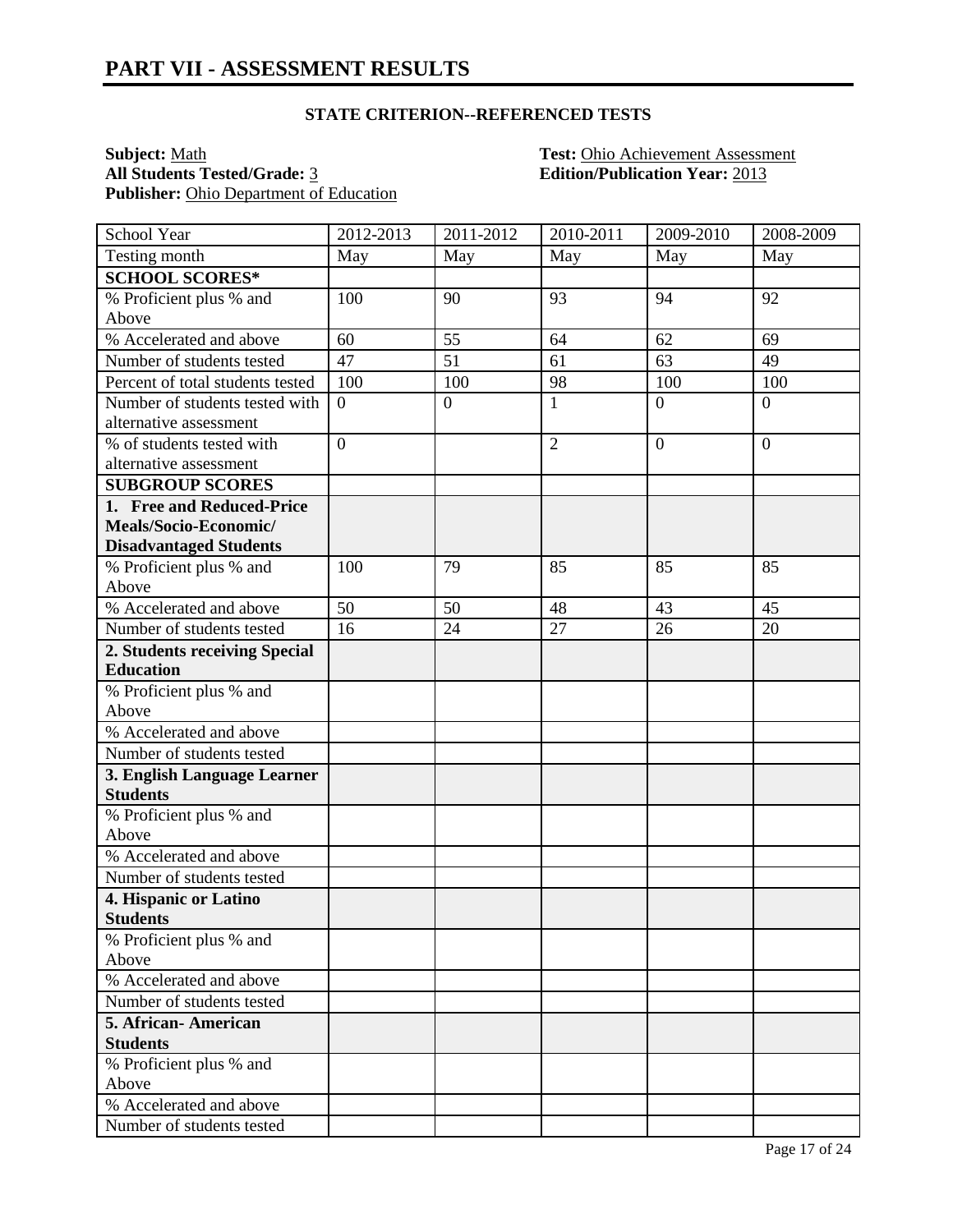| <b>6. Asian Students</b>         |     |    |    |    |    |
|----------------------------------|-----|----|----|----|----|
| % Proficient plus % and          |     |    |    |    |    |
| Above                            |     |    |    |    |    |
| % Accelerated and above          |     |    |    |    |    |
| Number of students tested        |     |    |    |    |    |
| 7. American Indian or            |     |    |    |    |    |
| <b>Alaska Native Students</b>    |     |    |    |    |    |
| % Proficient plus % and          |     |    |    |    |    |
| Above                            |     |    |    |    |    |
| % Accelerated and above          |     |    |    |    |    |
| Number of students tested        |     |    |    |    |    |
| 8. Native Hawaiian or other      |     |    |    |    |    |
| <b>Pacific Islander Students</b> |     |    |    |    |    |
| % Proficient plus % and          |     |    |    |    |    |
| Above                            |     |    |    |    |    |
| % Accelerated and above          |     |    |    |    |    |
| Number of students tested        |     |    |    |    |    |
| 9. White Students                |     |    |    |    |    |
| % Proficient plus % and          | 100 | 97 | 98 | 98 | 95 |
| Above                            |     |    |    |    |    |
| % Accelerated and above          | 59  | 68 | 68 | 67 | 81 |
| Number of students tested        | 41  | 37 | 50 | 49 | 41 |
| 10. Two or More Races            |     |    |    |    |    |
| identified Students              |     |    |    |    |    |
| % Proficient plus % and          |     |    |    |    |    |
| Above                            |     |    |    |    |    |
| % Accelerated and above          |     |    |    |    |    |
| Number of students tested        |     |    |    |    |    |
| 11. Other 1: Other 1             |     |    |    |    |    |
| % Proficient plus % and          |     |    |    |    |    |
| Above                            |     |    |    |    |    |
| % Accelerated and above          |     |    |    |    |    |
| Number of students tested        |     |    |    |    |    |
| 12. Other 2: Other 2             |     |    |    |    |    |
| % Proficient plus % and          |     |    |    |    |    |
| Above                            |     |    |    |    |    |
| % Accelerated and above          |     |    |    |    |    |
| Number of students tested        |     |    |    |    |    |
| 13. Other 3: Other 3             |     |    |    |    |    |
| % Proficient plus % and          |     |    |    |    |    |
| Above                            |     |    |    |    |    |
| % Accelerated and above          |     |    |    |    |    |
| Number of students tested        |     |    |    |    |    |

**NOTES:**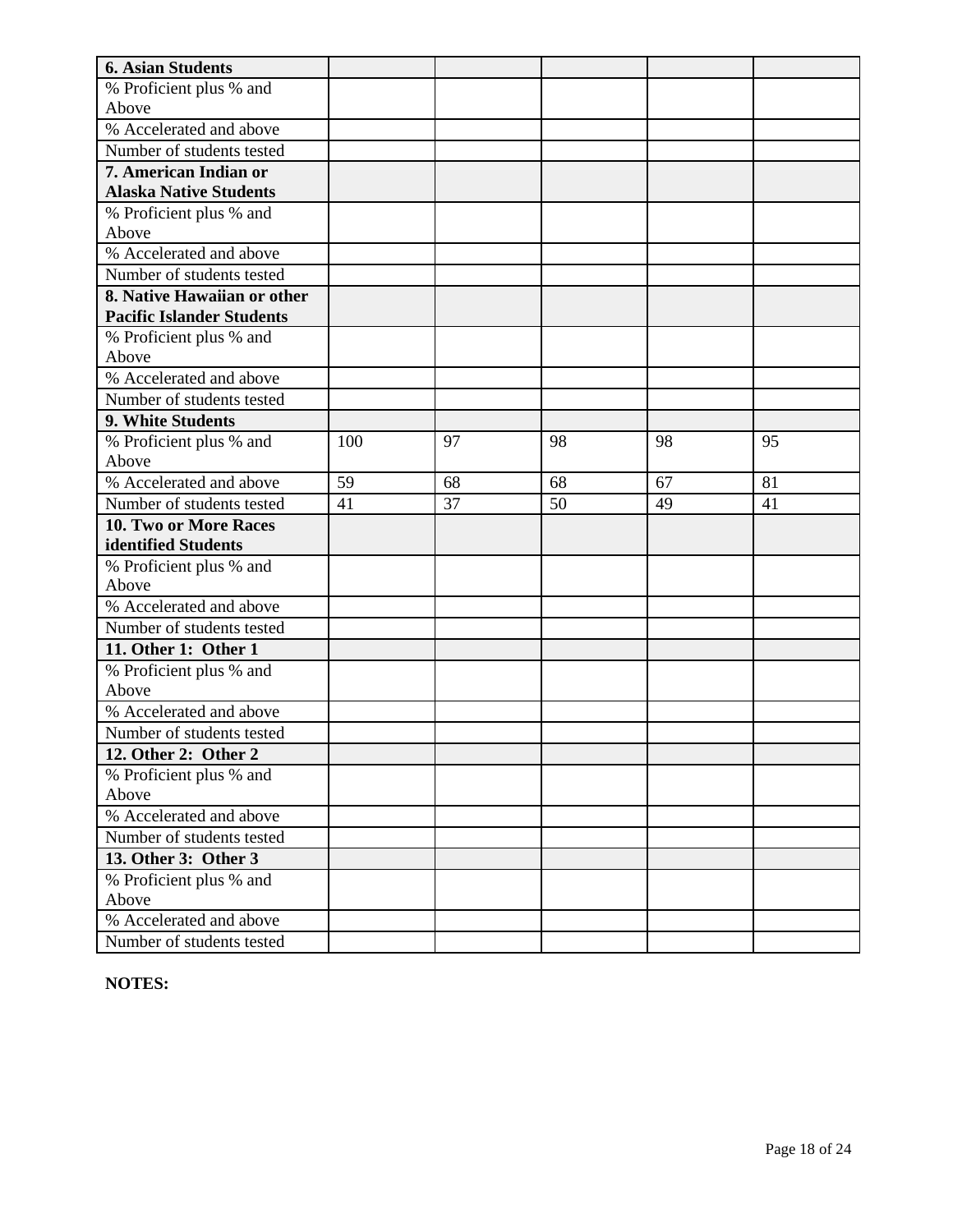#### **STATE CRITERION--REFERENCED TESTS**

### **Subject:** <u>Math **Test:** Ohio Achievement Assessment</u><br> **All Students Tested/Grade:** <u>4</u> **Test: Chio Achievement Assessment**<br> **Edition/Publication Year:** 2013 Publisher: Ohio Department of Education

# **All Students Tested/Grade:** 4 **Edition/Publication Year:** 2013

| School Year                                | 2012-2013      | 2011-2012        | 2010-2011    | 2009-2010      | 2008-2009      |
|--------------------------------------------|----------------|------------------|--------------|----------------|----------------|
| Testing month                              | May            | May              | May          | May            | May            |
| <b>SCHOOL SCORES*</b>                      |                |                  |              |                |                |
| % Proficient plus % and                    | 98             | 100              | 94           | 88             | 89             |
| Above                                      |                |                  |              |                |                |
| % Accelerated and above                    | 51             | 81               | 69           | 54             | 55             |
| Number of students tested                  | 45             | 58               | 64           | 50             | 55             |
| Percent of total students tested           | 100            | 100              | 100          | 100            | 100            |
| Number of students tested with             | $\overline{0}$ | $\boldsymbol{0}$ | $\mathbf{0}$ | $\overline{0}$ | $\overline{0}$ |
| alternative assessment                     |                |                  |              |                |                |
| % of students tested with                  | $\overline{0}$ | $\overline{0}$   | $\mathbf{0}$ | $\overline{0}$ | $\overline{0}$ |
| alternative assessment                     |                |                  |              |                |                |
| <b>SUBGROUP SCORES</b>                     |                |                  |              |                |                |
| 1. Free and Reduced-Price                  |                |                  |              |                |                |
| Meals/Socio-Economic/                      |                |                  |              |                |                |
| <b>Disadvantaged Students</b>              |                |                  |              |                |                |
| % Proficient plus % and<br>Above           | 95             | 100              | 90           | 74             | 80             |
| % Accelerated and above                    | 43             | 55               | 55           | 21             | 40             |
| Number of students tested                  | 21             | 20               | 29           | 19             | 20             |
| 2. Students receiving Special              |                |                  |              |                |                |
| <b>Education</b>                           |                |                  |              |                |                |
| % Proficient plus % and                    |                |                  |              |                |                |
| Above                                      |                |                  |              |                |                |
| % Accelerated and above                    |                |                  |              |                |                |
| Number of students tested                  |                |                  |              |                |                |
| 3. English Language Learner                |                |                  |              |                |                |
| <b>Students</b>                            |                |                  |              |                |                |
| % Proficient plus % and                    |                |                  |              |                |                |
| Above                                      |                |                  |              |                |                |
| % Accelerated and above                    |                |                  |              |                |                |
| Number of students tested                  |                |                  |              |                |                |
| 4. Hispanic or Latino                      |                |                  |              |                |                |
| <b>Students</b>                            |                |                  |              |                |                |
| % Proficient plus % and                    |                |                  |              |                |                |
| Above                                      |                |                  |              |                |                |
| % Accelerated and above                    |                |                  |              |                |                |
| Number of students tested                  |                |                  |              |                |                |
| 5. African-American                        |                |                  |              |                |                |
| <b>Students</b><br>% Proficient plus % and | $\overline{4}$ |                  |              |                |                |
| Above                                      |                |                  |              |                |                |
| % Accelerated and above                    |                |                  |              |                |                |
| Number of students tested                  | $\overline{4}$ |                  |              |                |                |
| <b>6. Asian Students</b>                   |                |                  |              |                |                |
| % Proficient plus % and                    |                |                  |              |                |                |
|                                            |                |                  |              |                |                |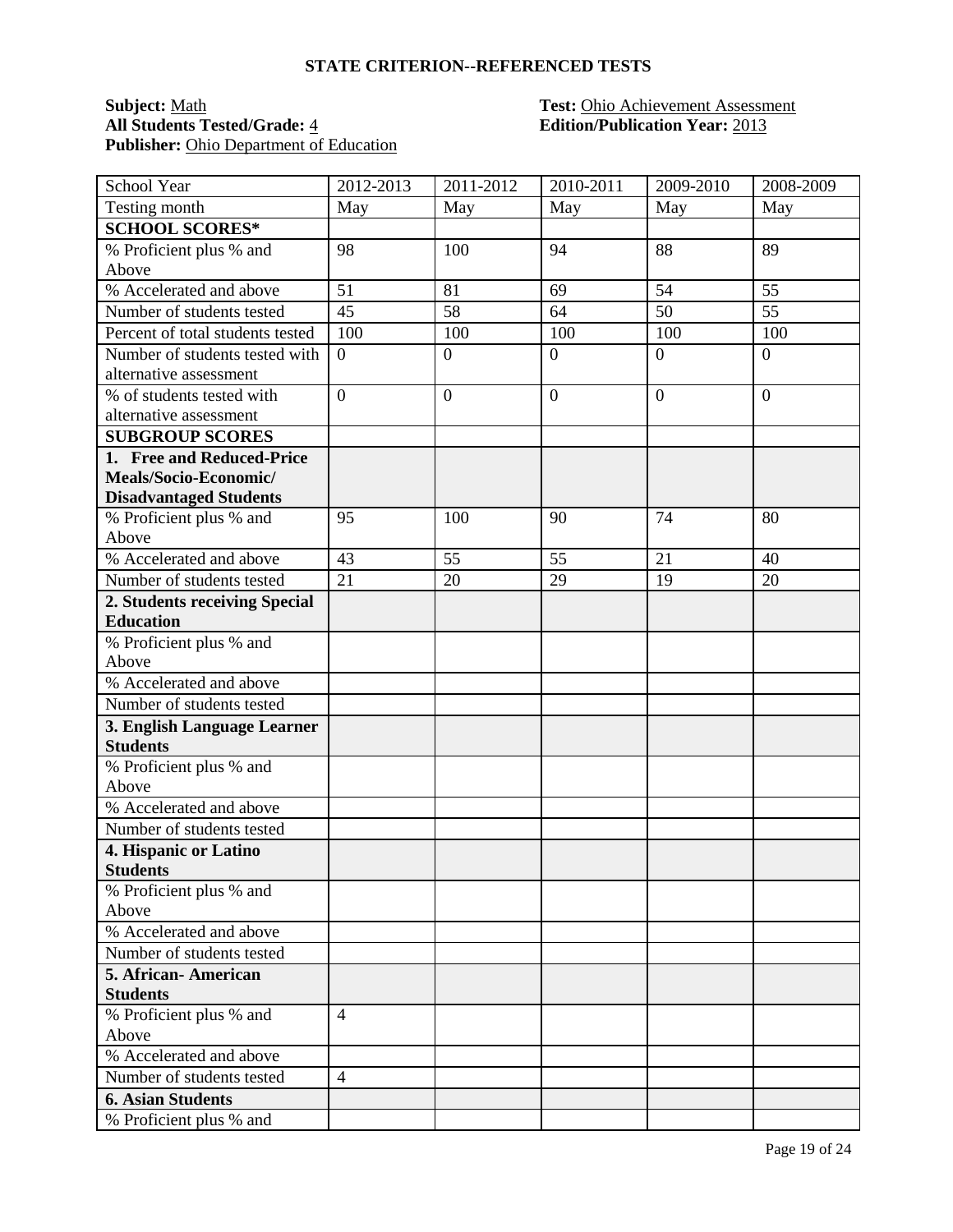| Above                            |     |     |    |    |    |
|----------------------------------|-----|-----|----|----|----|
| % Accelerated and above          |     |     |    |    |    |
| Number of students tested        |     |     |    |    |    |
| 7. American Indian or            |     |     |    |    |    |
| <b>Alaska Native Students</b>    |     |     |    |    |    |
| % Proficient plus % and          |     |     |    |    |    |
| Above                            |     |     |    |    |    |
| % Accelerated and above          |     |     |    |    |    |
| Number of students tested        |     |     |    |    |    |
| 8. Native Hawaiian or other      |     |     |    |    |    |
| <b>Pacific Islander Students</b> |     |     |    |    |    |
| % Proficient plus % and          |     |     |    |    |    |
| Above                            |     |     |    |    |    |
| % Accelerated and above          |     |     |    |    |    |
| Number of students tested        |     |     |    |    |    |
| 9. White Students                |     |     |    |    |    |
| % Proficient plus % and          | 100 | 100 | 98 | 95 | 91 |
| Above                            |     |     |    |    |    |
| % Accelerated and above          | 50  | 85  | 77 | 64 | 53 |
| Number of students tested        | 32  | 46  | 52 | 39 | 45 |
| 10. Two or More Races            |     |     |    |    |    |
| identified Students              |     |     |    |    |    |
| % Proficient plus % and          |     |     |    |    |    |
| Above                            |     |     |    |    |    |
| % Accelerated and above          |     |     |    |    |    |
| Number of students tested        |     |     |    |    |    |
| 11. Other 1: Other 1             |     |     |    |    |    |
| % Proficient plus % and          |     |     |    |    |    |
| Above                            |     |     |    |    |    |
| % Accelerated and above          |     |     |    |    |    |
| Number of students tested        |     |     |    |    |    |
| 12. Other 2: Other 2             |     |     |    |    |    |
| % Proficient plus % and          |     |     |    |    |    |
| Above                            |     |     |    |    |    |
| % Accelerated and above          |     |     |    |    |    |
| Number of students tested        |     |     |    |    |    |
| 13. Other 3: Other 3             |     |     |    |    |    |
| % Proficient plus % and          |     |     |    |    |    |
| Above                            |     |     |    |    |    |
| % Accelerated and above          |     |     |    |    |    |
| Number of students tested        |     |     |    |    |    |

**NOTES:**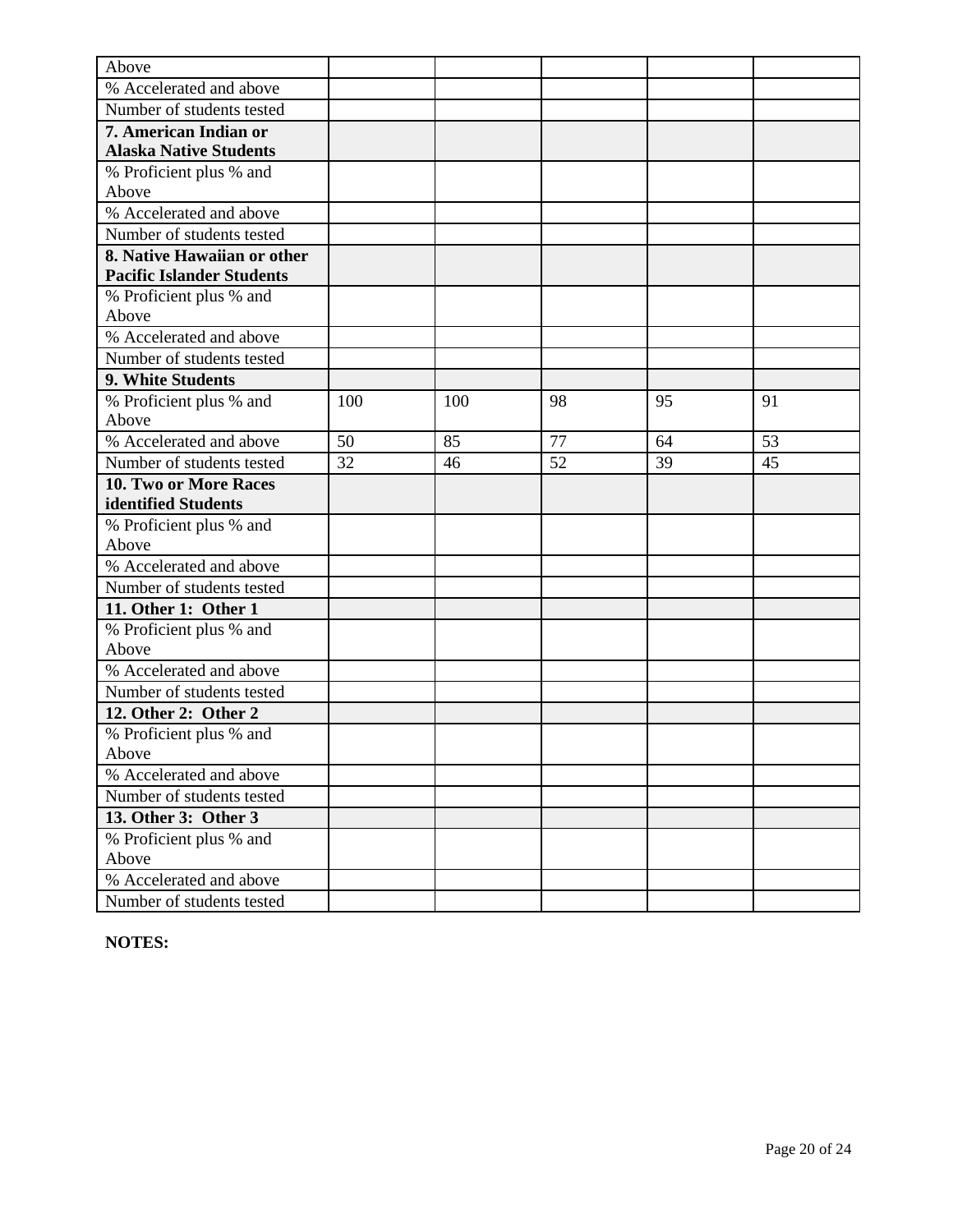#### **STATE CRITERION--REFERENCED TESTS**

**All Students Tested/Grade:** 3 **Edition/Publication Year:** 2013 **Publisher:** 

## **Subject:** Reading/ELA **Test:** Ohio Achievement Assessment

| School Year                                       | 2012-2013      | 2011-2012        | 2010-2011      | 2009-2010      | 2008-2009 |
|---------------------------------------------------|----------------|------------------|----------------|----------------|-----------|
| Testing month                                     | May            | May              | May            | May            | May       |
| <b>SCHOOL SCORES*</b>                             |                |                  |                |                |           |
| % Proficient plus % and                           | 100            | 92               | 93             | 94             | 92        |
| Above                                             |                |                  |                |                |           |
| % Accelerated and above                           | 96             | 78               | 77             | 79             | 82        |
| Number of students tested                         | 47             | 51               | 61             | 63             | 49        |
| Percent of total students tested                  | 100            | 100              | 98             | 100            | 100       |
| Number of students tested with                    | $\overline{0}$ | $\overline{0}$   | $\mathbf{0}$   | $\overline{0}$ | $\theta$  |
| alternative assessment                            |                |                  |                |                |           |
| % of students tested with                         | $\overline{0}$ | $\boldsymbol{0}$ | $\overline{2}$ | $\overline{0}$ | $\theta$  |
| alternative assessment                            |                |                  |                |                |           |
| <b>SUBGROUP SCORES</b>                            |                |                  |                |                |           |
| 1. Free and Reduced-Price                         |                |                  |                |                |           |
| Meals/Socio-Economic/                             |                |                  |                |                |           |
| <b>Disadvantaged Students</b>                     |                |                  |                |                |           |
| % Proficient plus % and                           | 100            | 88               | 96             | 89             | 90        |
| Above                                             | 100            | 75               | 67             | 65             | 70        |
| % Accelerated and above                           |                |                  |                |                |           |
| Number of students tested                         | 16             | 24               | 27             | 26             | 20        |
| 2. Students receiving Special<br><b>Education</b> |                |                  |                |                |           |
|                                                   |                |                  |                |                |           |
| % Proficient plus % and<br>Above                  |                |                  |                |                |           |
| % Accelerated and above                           |                |                  |                |                |           |
| Number of students tested                         |                |                  |                |                |           |
| 3. English Language Learner                       |                |                  |                |                |           |
| <b>Students</b>                                   |                |                  |                |                |           |
| % Proficient plus % and                           |                |                  |                |                |           |
| Above                                             |                |                  |                |                |           |
| % Accelerated and above                           |                |                  |                |                |           |
| Number of students tested                         |                |                  |                |                |           |
| 4. Hispanic or Latino                             |                |                  |                |                |           |
| <b>Students</b>                                   |                |                  |                |                |           |
| % Proficient plus % and                           |                |                  |                |                |           |
| Above                                             |                |                  |                |                |           |
| % Accelerated and above                           |                |                  |                |                |           |
| Number of students tested                         |                |                  |                |                |           |
| 5. African-American                               |                |                  |                |                |           |
| <b>Students</b>                                   |                |                  |                |                |           |
| % Proficient plus % and                           |                |                  |                |                |           |
| Above                                             |                |                  |                |                |           |
| % Accelerated and above                           |                |                  |                |                |           |
| Number of students tested                         |                |                  |                |                |           |
| <b>6. Asian Students</b>                          |                |                  |                |                |           |
| % Proficient plus % and                           |                |                  |                |                |           |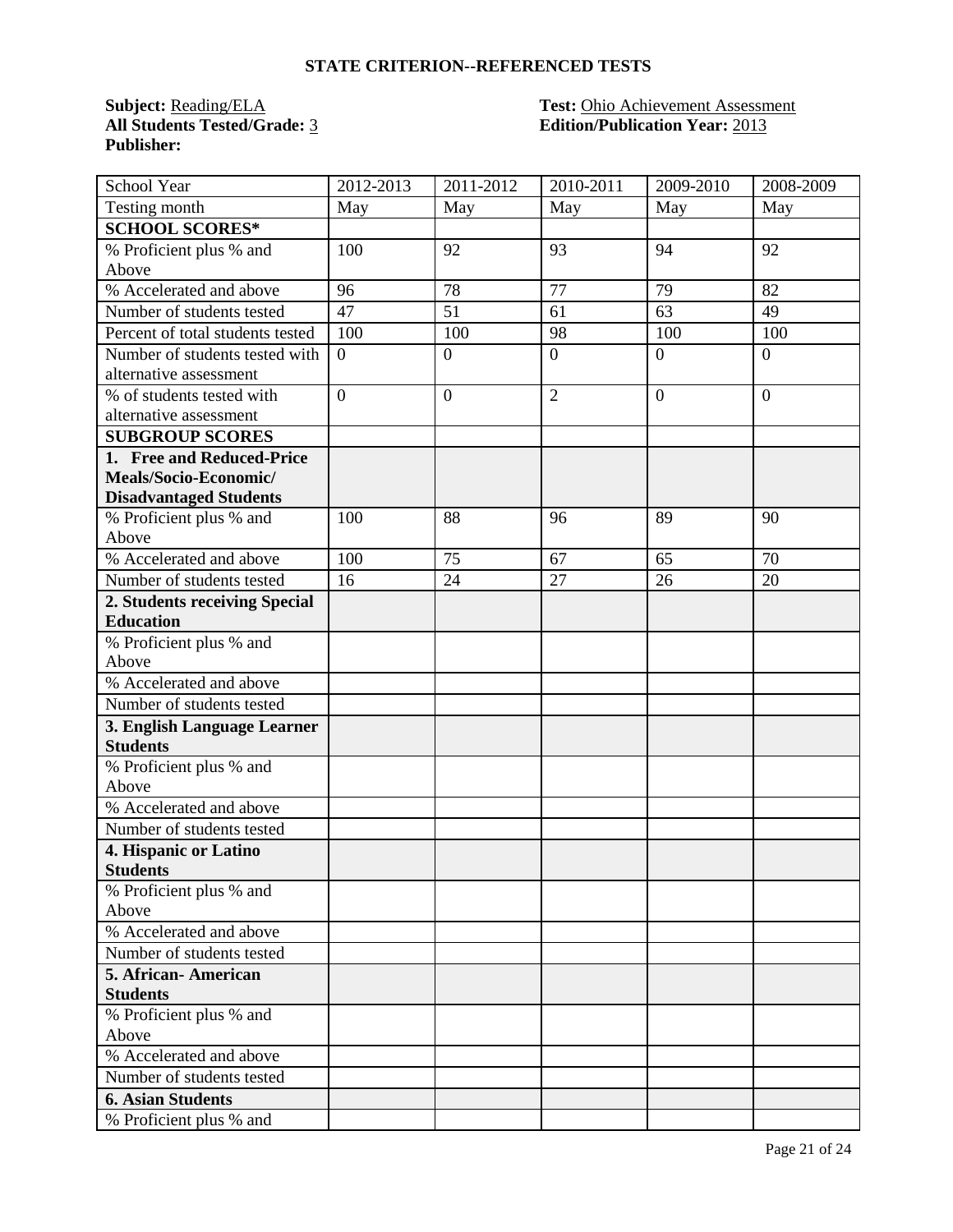| Above                            |     |    |    |    |    |
|----------------------------------|-----|----|----|----|----|
| % Accelerated and above          |     |    |    |    |    |
| Number of students tested        |     |    |    |    |    |
| 7. American Indian or            |     |    |    |    |    |
| <b>Alaska Native Students</b>    |     |    |    |    |    |
| % Proficient plus % and          |     |    |    |    |    |
| Above                            |     |    |    |    |    |
| % Accelerated and above          |     |    |    |    |    |
| Number of students tested        |     |    |    |    |    |
| 8. Native Hawaiian or other      |     |    |    |    |    |
| <b>Pacific Islander Students</b> |     |    |    |    |    |
| % Proficient plus % and          |     |    |    |    |    |
| Above                            |     |    |    |    |    |
| % Accelerated and above          |     |    |    |    |    |
| Number of students tested        |     |    |    |    |    |
| 9. White Students                |     |    |    |    |    |
| % Proficient plus % and          | 100 | 97 | 94 | 96 | 95 |
| Above                            |     |    |    |    |    |
| % Accelerated and above          | 95  | 89 | 76 | 80 | 88 |
| Number of students tested        | 41  | 37 | 50 | 49 | 41 |
| 10. Two or More Races            |     |    |    |    |    |
| identified Students              |     |    |    |    |    |
| % Proficient plus % and          |     |    |    |    |    |
| Above                            |     |    |    |    |    |
| % Accelerated and above          |     |    |    |    |    |
| Number of students tested        |     |    |    |    |    |
| 11. Other 1: Other 1             |     |    |    |    |    |
| % Proficient plus % and          |     |    |    |    |    |
| Above                            |     |    |    |    |    |
| % Accelerated and above          |     |    |    |    |    |
| Number of students tested        |     |    |    |    |    |
| 12. Other 2: Other 2             |     |    |    |    |    |
| % Proficient plus % and          |     |    |    |    |    |
| Above                            |     |    |    |    |    |
| % Accelerated and above          |     |    |    |    |    |
| Number of students tested        |     |    |    |    |    |
| 13. Other 3: Other 3             |     |    |    |    |    |
| % Proficient plus % and          |     |    |    |    |    |
| Above                            |     |    |    |    |    |
| % Accelerated and above          |     |    |    |    |    |
| Number of students tested        |     |    |    |    |    |

**NOTES:**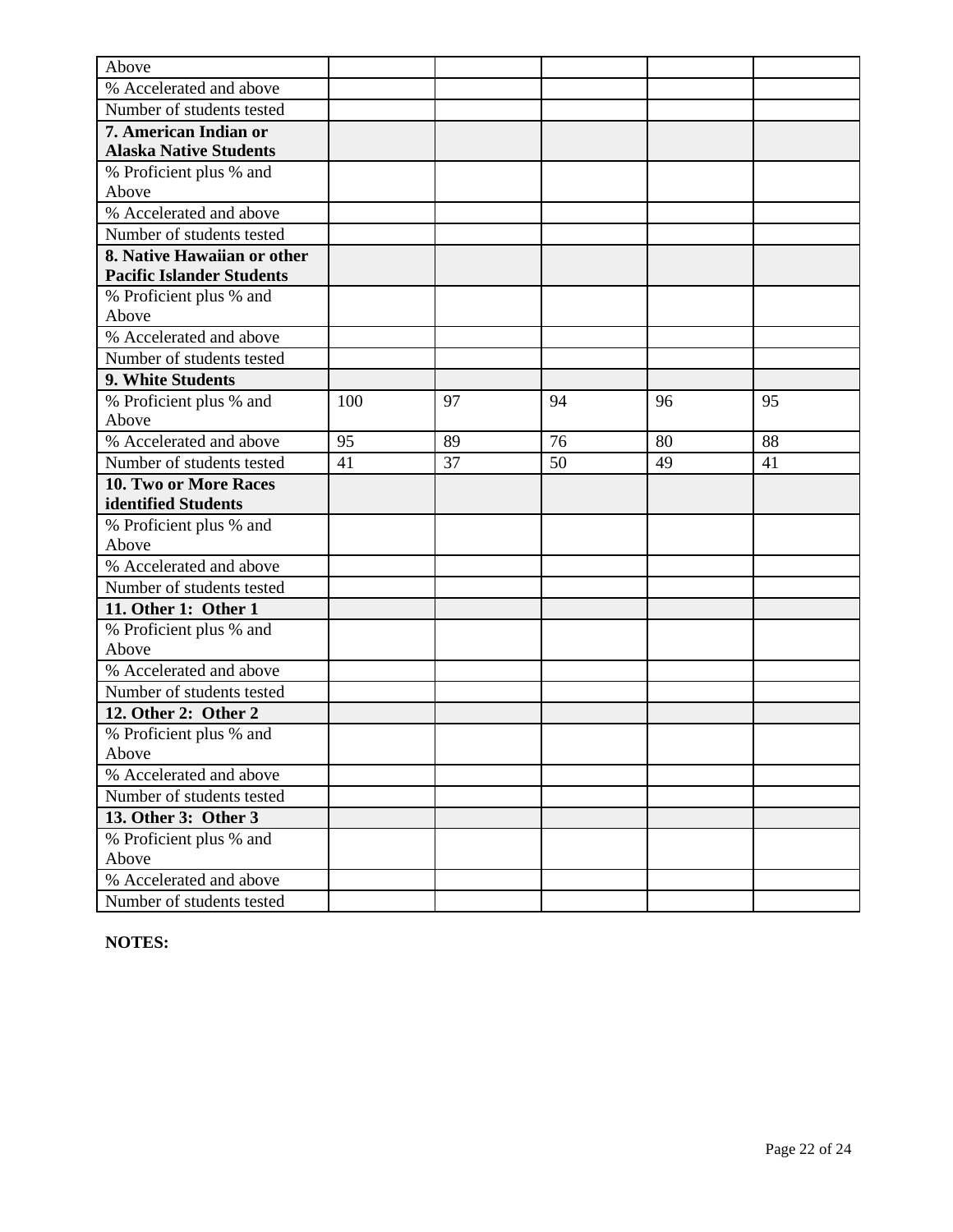#### **STATE CRITERION--REFERENCED TESTS**

## **Subject:** <u>Reading/ELA</u> **Test:** Ohio Achievement Assessment<br> **All Students Tested/Grade:** 4 **Edition/Publication Year:** 2013 Publisher: Ohio Department of Education

# **All Students Tested/Grade:** 4 **Edition/Publication Year:** 2013

| School Year                                                                                                                                                                                                                                                                                                                                                                                                                                                                                                                                                                                                                      | 2012-2013                        | 2011-2012        | 2010-2011        | 2009-2010      | 2008-2009      |
|----------------------------------------------------------------------------------------------------------------------------------------------------------------------------------------------------------------------------------------------------------------------------------------------------------------------------------------------------------------------------------------------------------------------------------------------------------------------------------------------------------------------------------------------------------------------------------------------------------------------------------|----------------------------------|------------------|------------------|----------------|----------------|
| Testing month                                                                                                                                                                                                                                                                                                                                                                                                                                                                                                                                                                                                                    | May                              | May              | May              | May            | May            |
| <b>SCHOOL SCORES*</b>                                                                                                                                                                                                                                                                                                                                                                                                                                                                                                                                                                                                            |                                  |                  |                  |                |                |
| % Proficient plus % and                                                                                                                                                                                                                                                                                                                                                                                                                                                                                                                                                                                                          | 100                              | 98               | 92               | 90             | 98             |
| Above                                                                                                                                                                                                                                                                                                                                                                                                                                                                                                                                                                                                                            |                                  |                  |                  |                |                |
| % Accelerated and above                                                                                                                                                                                                                                                                                                                                                                                                                                                                                                                                                                                                          | 58                               | 53               | 61               | 42             | 53             |
| Number of students tested                                                                                                                                                                                                                                                                                                                                                                                                                                                                                                                                                                                                        | 45                               | 58               | 64               | 50             | 55             |
| Percent of total students tested                                                                                                                                                                                                                                                                                                                                                                                                                                                                                                                                                                                                 | 100                              | 100              | 100              | 100            | 100            |
| Number of students tested with                                                                                                                                                                                                                                                                                                                                                                                                                                                                                                                                                                                                   | $\overline{0}$                   | $\overline{0}$   | $\overline{0}$   | $\overline{0}$ | $\overline{0}$ |
| alternative assessment                                                                                                                                                                                                                                                                                                                                                                                                                                                                                                                                                                                                           |                                  |                  |                  |                |                |
| % of students tested with                                                                                                                                                                                                                                                                                                                                                                                                                                                                                                                                                                                                        | $\overline{0}$                   | $\boldsymbol{0}$ | $\boldsymbol{0}$ | $\overline{0}$ | $\theta$       |
| alternative assessment                                                                                                                                                                                                                                                                                                                                                                                                                                                                                                                                                                                                           |                                  |                  |                  |                |                |
| <b>SUBGROUP SCORES</b>                                                                                                                                                                                                                                                                                                                                                                                                                                                                                                                                                                                                           |                                  |                  |                  |                |                |
| 1. Free and Reduced-Price                                                                                                                                                                                                                                                                                                                                                                                                                                                                                                                                                                                                        |                                  |                  |                  |                |                |
| Meals/Socio-Economic/                                                                                                                                                                                                                                                                                                                                                                                                                                                                                                                                                                                                            |                                  |                  |                  |                |                |
| <b>Disadvantaged Students</b>                                                                                                                                                                                                                                                                                                                                                                                                                                                                                                                                                                                                    |                                  |                  |                  |                |                |
| % Proficient plus % and                                                                                                                                                                                                                                                                                                                                                                                                                                                                                                                                                                                                          | 100                              | 100              | 90               | 85             | 95             |
| Above                                                                                                                                                                                                                                                                                                                                                                                                                                                                                                                                                                                                                            |                                  |                  |                  |                |                |
| % Accelerated and above                                                                                                                                                                                                                                                                                                                                                                                                                                                                                                                                                                                                          | 57                               | 45               | 45               | 26             | 30             |
| Number of students tested                                                                                                                                                                                                                                                                                                                                                                                                                                                                                                                                                                                                        | $\overline{21}$                  | 20               | 29               | 19             | 20             |
|                                                                                                                                                                                                                                                                                                                                                                                                                                                                                                                                                                                                                                  |                                  |                  |                  |                |                |
|                                                                                                                                                                                                                                                                                                                                                                                                                                                                                                                                                                                                                                  |                                  |                  |                  |                |                |
|                                                                                                                                                                                                                                                                                                                                                                                                                                                                                                                                                                                                                                  |                                  |                  |                  |                |                |
|                                                                                                                                                                                                                                                                                                                                                                                                                                                                                                                                                                                                                                  |                                  |                  |                  |                |                |
|                                                                                                                                                                                                                                                                                                                                                                                                                                                                                                                                                                                                                                  |                                  |                  |                  |                |                |
|                                                                                                                                                                                                                                                                                                                                                                                                                                                                                                                                                                                                                                  |                                  |                  |                  |                |                |
|                                                                                                                                                                                                                                                                                                                                                                                                                                                                                                                                                                                                                                  |                                  |                  |                  |                |                |
|                                                                                                                                                                                                                                                                                                                                                                                                                                                                                                                                                                                                                                  |                                  |                  |                  |                |                |
|                                                                                                                                                                                                                                                                                                                                                                                                                                                                                                                                                                                                                                  |                                  |                  |                  |                |                |
|                                                                                                                                                                                                                                                                                                                                                                                                                                                                                                                                                                                                                                  |                                  |                  |                  |                |                |
|                                                                                                                                                                                                                                                                                                                                                                                                                                                                                                                                                                                                                                  |                                  |                  |                  |                |                |
|                                                                                                                                                                                                                                                                                                                                                                                                                                                                                                                                                                                                                                  |                                  |                  |                  |                |                |
|                                                                                                                                                                                                                                                                                                                                                                                                                                                                                                                                                                                                                                  |                                  |                  |                  |                |                |
|                                                                                                                                                                                                                                                                                                                                                                                                                                                                                                                                                                                                                                  |                                  |                  |                  |                |                |
|                                                                                                                                                                                                                                                                                                                                                                                                                                                                                                                                                                                                                                  |                                  |                  |                  |                |                |
|                                                                                                                                                                                                                                                                                                                                                                                                                                                                                                                                                                                                                                  |                                  |                  |                  |                |                |
|                                                                                                                                                                                                                                                                                                                                                                                                                                                                                                                                                                                                                                  |                                  |                  |                  |                |                |
|                                                                                                                                                                                                                                                                                                                                                                                                                                                                                                                                                                                                                                  |                                  |                  |                  |                |                |
|                                                                                                                                                                                                                                                                                                                                                                                                                                                                                                                                                                                                                                  |                                  |                  |                  |                |                |
|                                                                                                                                                                                                                                                                                                                                                                                                                                                                                                                                                                                                                                  |                                  |                  |                  |                |                |
|                                                                                                                                                                                                                                                                                                                                                                                                                                                                                                                                                                                                                                  |                                  |                  |                  |                |                |
|                                                                                                                                                                                                                                                                                                                                                                                                                                                                                                                                                                                                                                  |                                  |                  |                  |                |                |
|                                                                                                                                                                                                                                                                                                                                                                                                                                                                                                                                                                                                                                  |                                  |                  |                  |                |                |
|                                                                                                                                                                                                                                                                                                                                                                                                                                                                                                                                                                                                                                  |                                  |                  |                  |                |                |
|                                                                                                                                                                                                                                                                                                                                                                                                                                                                                                                                                                                                                                  |                                  |                  |                  |                |                |
| 2. Students receiving Special<br><b>Education</b><br>% Proficient plus % and<br>Above<br>% Accelerated and above<br>Number of students tested<br>3. English Language Learner<br><b>Students</b><br>% Proficient plus % and<br>Above<br>% Accelerated and above<br>Number of students tested<br>4. Hispanic or Latino<br><b>Students</b><br>% Proficient plus % and<br>Above<br>% Accelerated and above<br>Number of students tested<br>5. African-American<br><b>Students</b><br>% Proficient plus % and<br>Above<br>% Accelerated and above<br>Number of students tested<br><b>6. Asian Students</b><br>% Proficient plus % and | $\overline{4}$<br>$\overline{4}$ |                  |                  |                |                |